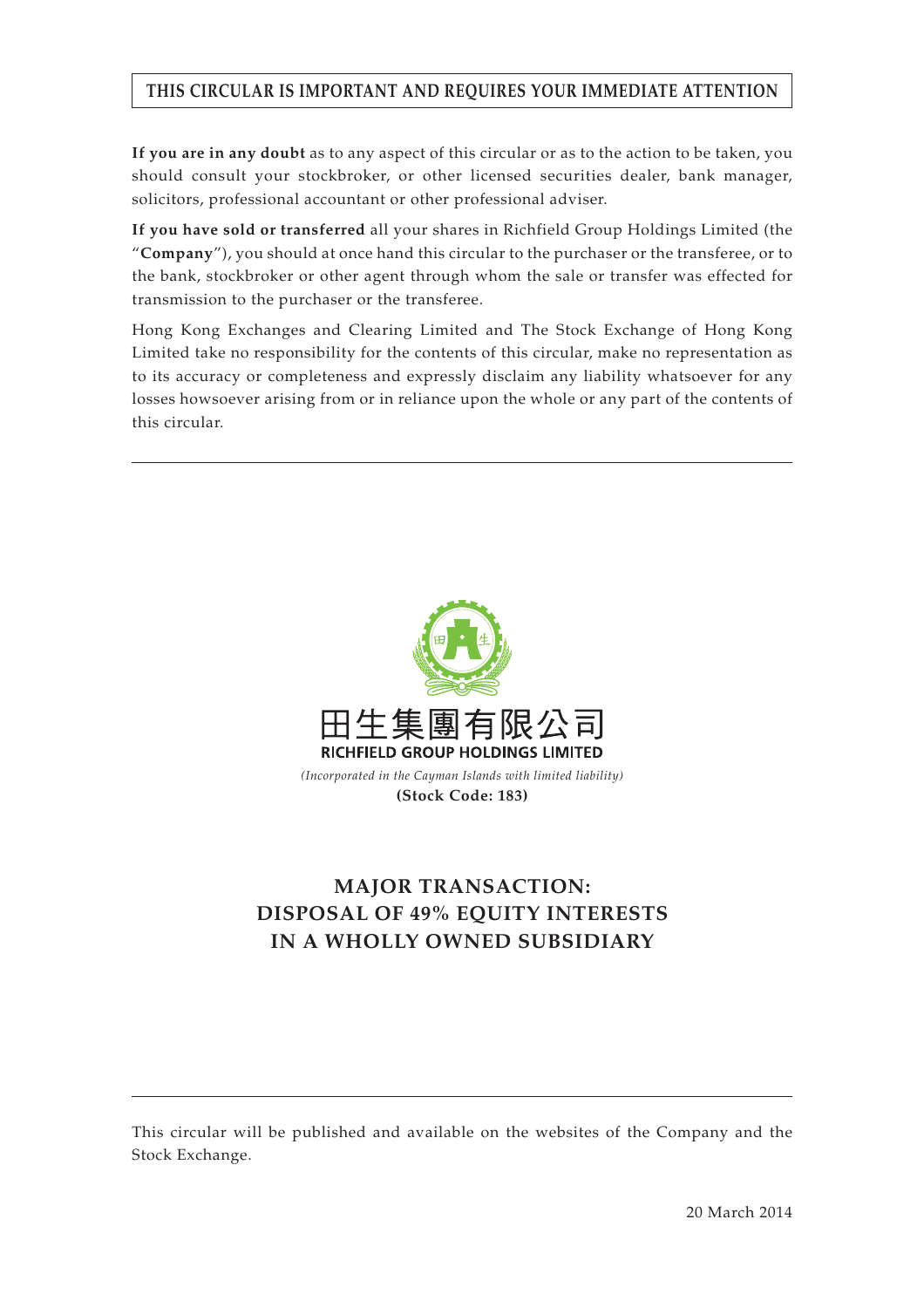# **CONTENTS**

# *Page*

|  | $APPENDIX II$ - PROPERTY VALUATION REPORT $\ldots$ | 15 <sup>1</sup> |
|--|----------------------------------------------------|-----------------|
|  | APPENDIX III - GENERAL INFORMATION                 | 19              |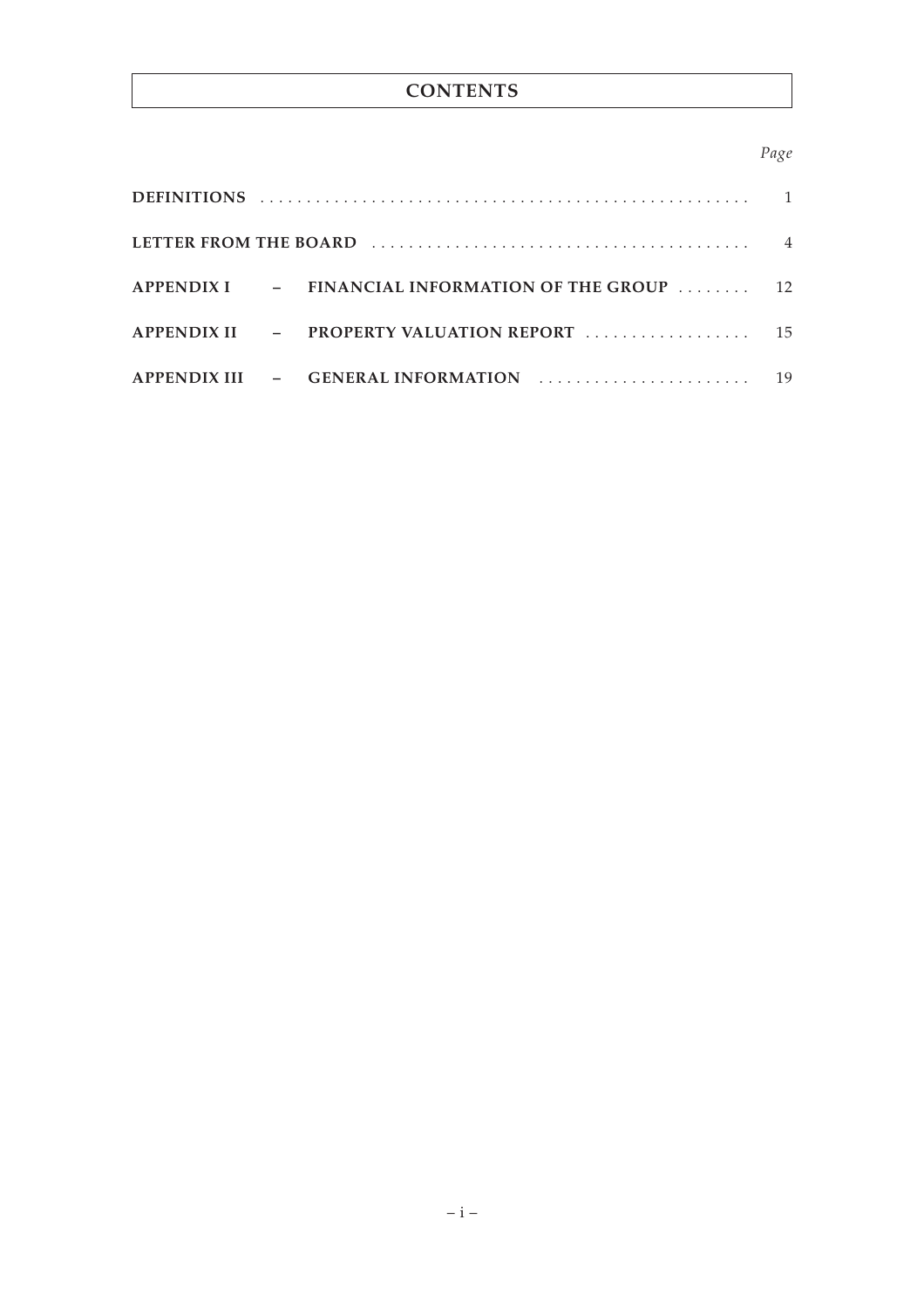*In this circular, unless the context otherwise requires, the following expressions shall have the following meanings when used herein:*

| "Board"                        | the board of Directors                                                                                                                                                                                                                                                                                       |
|--------------------------------|--------------------------------------------------------------------------------------------------------------------------------------------------------------------------------------------------------------------------------------------------------------------------------------------------------------|
| "Company"                      | Richfield Group Holdings Limited, a company<br>incorporated in the Cayman Islands with limited<br>liability and the issued Shares of which are listed on<br>the Stock Exchange                                                                                                                               |
| "Completion"                   | completion of the Disposal in accordance with the<br>terms of the Provisional Agreement or the Formal<br>Agreement, as the case may be                                                                                                                                                                       |
| "Directors"                    | directors of the Company                                                                                                                                                                                                                                                                                     |
| "Disposal"                     | the disposal of the Sale Shares and the Sale Debt<br>pursuant to the terms of the Provisional Agreement or<br>the Formal Agreement, as the case may be                                                                                                                                                       |
| "Formal Agreement"             | the formal agreement dated 4 March 2014 entered into<br>between the Seller and the Purchaser in relation to the<br>Disposal                                                                                                                                                                                  |
| "Group"                        | the Company and its subsidiaries                                                                                                                                                                                                                                                                             |
| "Hong Kong"                    | the Hong Kong Special Administrative Region of the<br>PRC                                                                                                                                                                                                                                                    |
| "Independent Third Party(ies)" | any person or company and their respective ultimate<br>beneficial owner(s) which, to the best of the Directors'<br>knowledge, information and belief having made all<br>reasonable enquiries, are third parties independent of<br>the Company and its connected persons (as defined in<br>the Listing Rules) |
| "Latest Practicable Date"      | 14 March 2014, being the latest practicable date prior<br>to the printing of this circular for ascertaining certain<br>information contained herein                                                                                                                                                          |
| "Listing Rules"                | the Rules Governing the Listing of Securities on the<br>Stock Exchange                                                                                                                                                                                                                                       |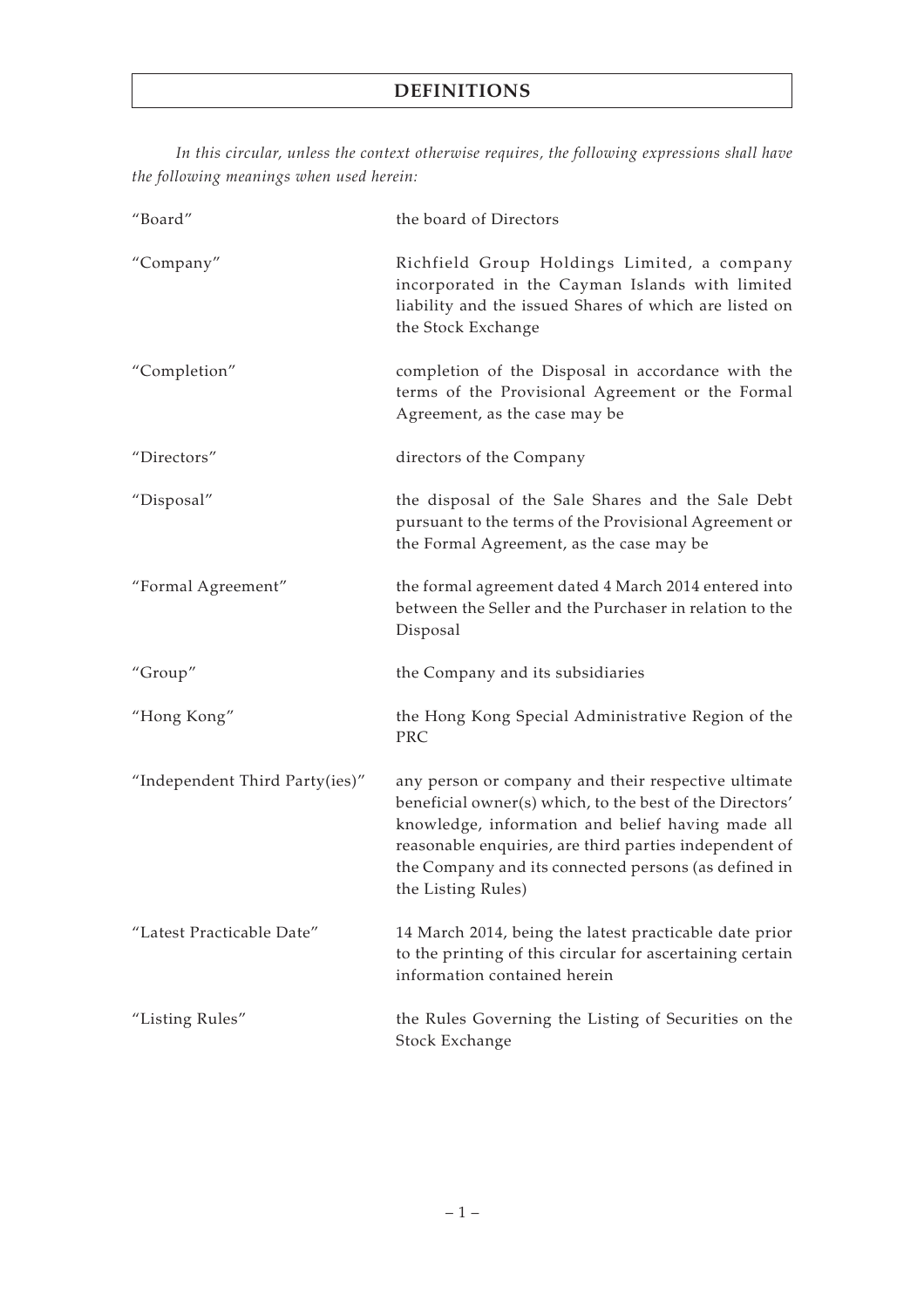# **DEFINITIONS**

| "Mr. Pong"                                 | Mr. Pong Wai San, Wilson, who is interested in<br>1,288,970,000 Shares of the Company, representing<br>approximately 37.05% of the total issued share capital<br>of the Company                                                           |
|--------------------------------------------|-------------------------------------------------------------------------------------------------------------------------------------------------------------------------------------------------------------------------------------------|
| $^{\prime\prime}\text{PRC}^{\prime\prime}$ | the People's Republic of China                                                                                                                                                                                                            |
| "Project"                                  | the redevelopment project involving the Property                                                                                                                                                                                          |
| "Property"                                 | the property situated at Nos. 142, 144, 146, 148, 150<br>and 152 of Carpenter Road, Kowloon, Hong Kong                                                                                                                                    |
| "Provisional Agreement"                    | the provisional agreement for sale and purchase<br>dated 17 January 2014 and entered into between the<br>Seller and the Purchaser in relation to the Disposal                                                                             |
| "Purchaser"                                | Profit Vision Investments Limited, a company<br>incorporated in Hong Kong with limited liability                                                                                                                                          |
| "Richfield (Holdings)"                     | (Holdings) Limited,<br>Richfield<br>company<br>a<br>incorporated in the Marshall Islands and the holder of<br>760,000,000 Shares of the Company, representing<br>approximately 21.85% of the total issued share capital<br>of the Company |
| "Sale Debt"                                | 49% of the entire loan due and payable by the Target<br>Company to the Seller upon Completion                                                                                                                                             |
| "Sale Shares"                              | 49 ordinary shares of US\$1.00 each in the share capital<br>of the Target Company                                                                                                                                                         |
| "Seller"                                   | World Fair Global Limited, a company incorporated<br>in the British Virgin Islands with limited liability and<br>a wholly owned subsidiary of the Company                                                                                 |
| "SFO"                                      | the Securities and Futures Ordinance (Chapter 571 of<br>the Laws of Hong Kong)                                                                                                                                                            |
| "Share $(s)$ "                             | share(s) of $HK$0.01$ each in the share capital of the<br>Company                                                                                                                                                                         |
| "Shareholder(s)"                           | $holder(s)$ of the issued $Share(s)$                                                                                                                                                                                                      |
| "Stock Exchange"                           | The Stock Exchange of Hong Kong Limited                                                                                                                                                                                                   |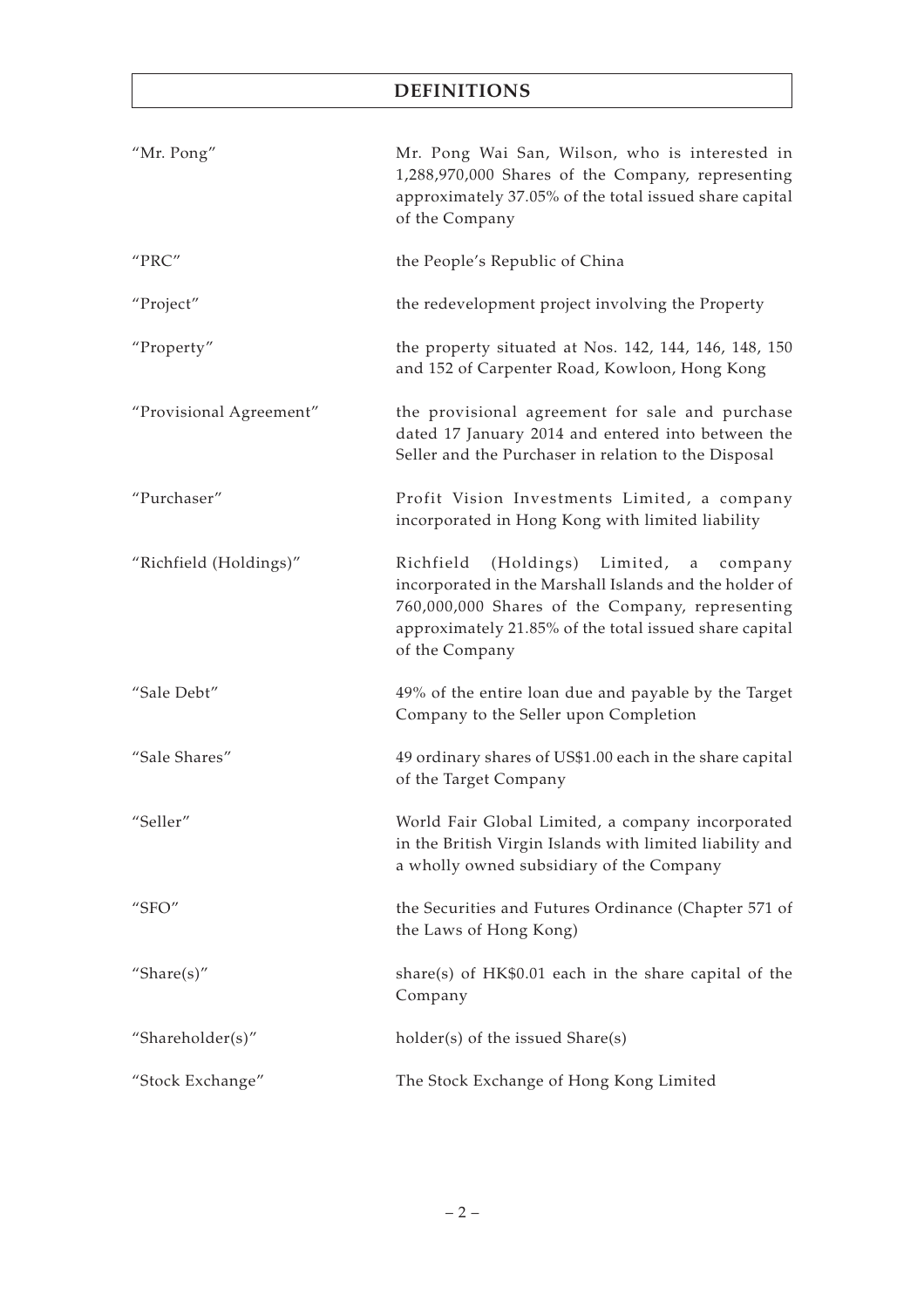# **DEFINITIONS**

| "Target Company"                      | Plan Link Limited, a company incorporated in the<br>British Virgin Islands with limited liability |
|---------------------------------------|---------------------------------------------------------------------------------------------------|
| "Target Group"                        | the Target Company and its subsidiaries                                                           |
| "HK\$"                                | Hong Kong dollar(s), the lawful currency of Hong<br>Kong                                          |
| $^{\prime\prime}$ ( $^{\prime\prime}$ | per cent                                                                                          |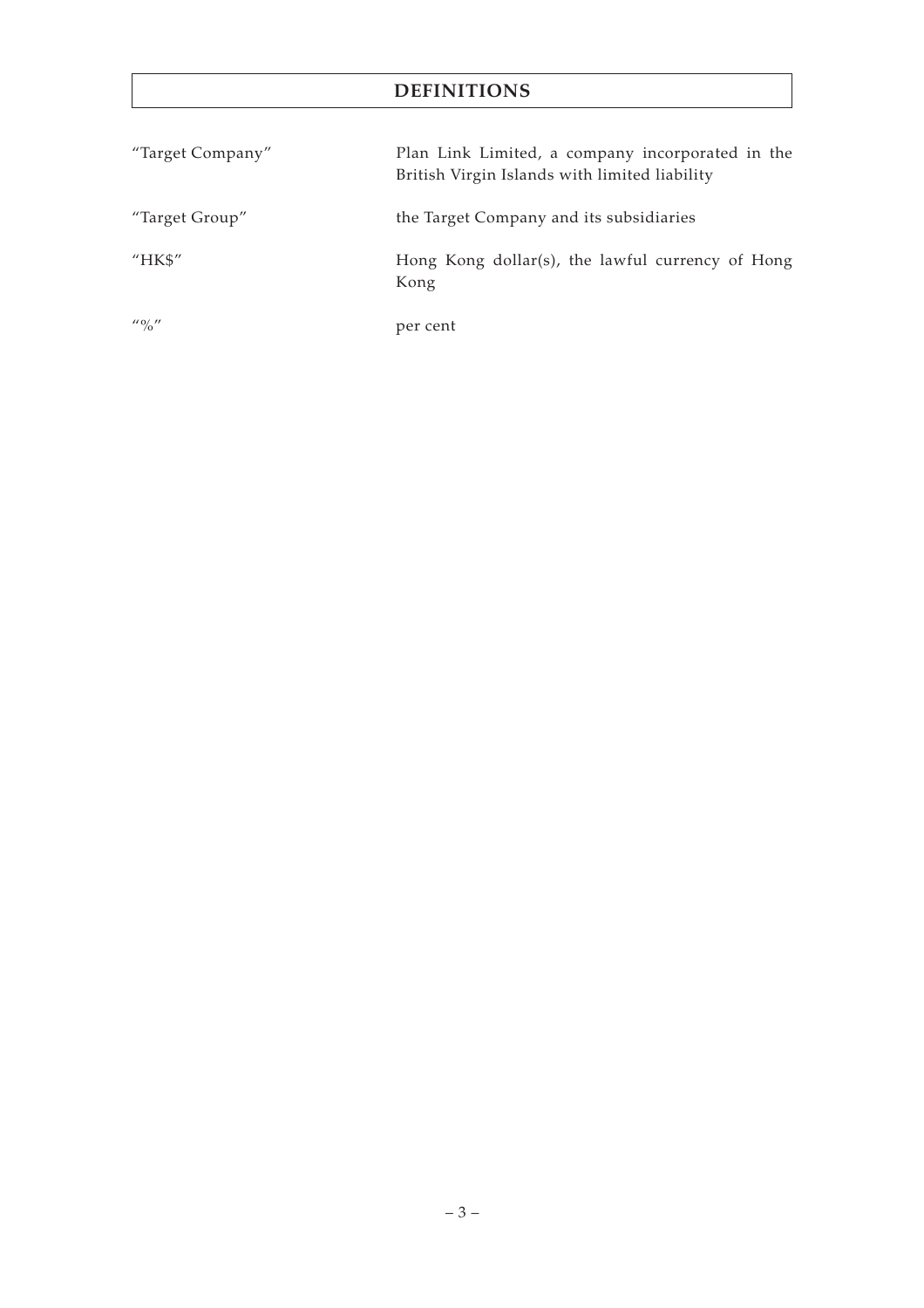

*Executive Directors:* Mr. Lee Wing Yin *(Chief Executive Officer)* Mr. Ngan Man Ho

*Non-executive Director:* Mr. Lai Hin Wing, Henry

*Independent non-executive Directors:* Mr. Koo Fook Sun, Louis Ms. Yeung Wing Yan, Wendy Mr. Lung Hung Cheuk

*Registered office:* Cricket Square Hutchins Drive P.O. Box 2681 Grand Cayman KY1-1111 Cayman Islands

*Head office and principal place of business in Hong Kong:* Unit 1209, 12/F. Silvercord Tower 2 30 Canton Road Tsim Sha Tsui Kowloon Hong Kong

20 March 2014

*To the Shareholders*

Dear Sir or Madam,

# **MAJOR TRANSACTION: DISPOSAL OF 49% EQUITY INTERESTS IN A WHOLLY OWNED SUBSIDIARY**

#### **INTRODUCTION**

Reference is made to the announcement of the Company dated 17 January 2014 in relation to, among the entering into of the Provisional Agreement in relation to the Disposal of the Sale Shares and the Sale Debt. Reference is also made to the announcement of the Company dated 4 March 2014 in relation to the entering into of the Formal Agreement in relation to the Disposal.

The Disposal constitutes a major transaction on the part of the Company under Chapter 14 of the Listing Rules.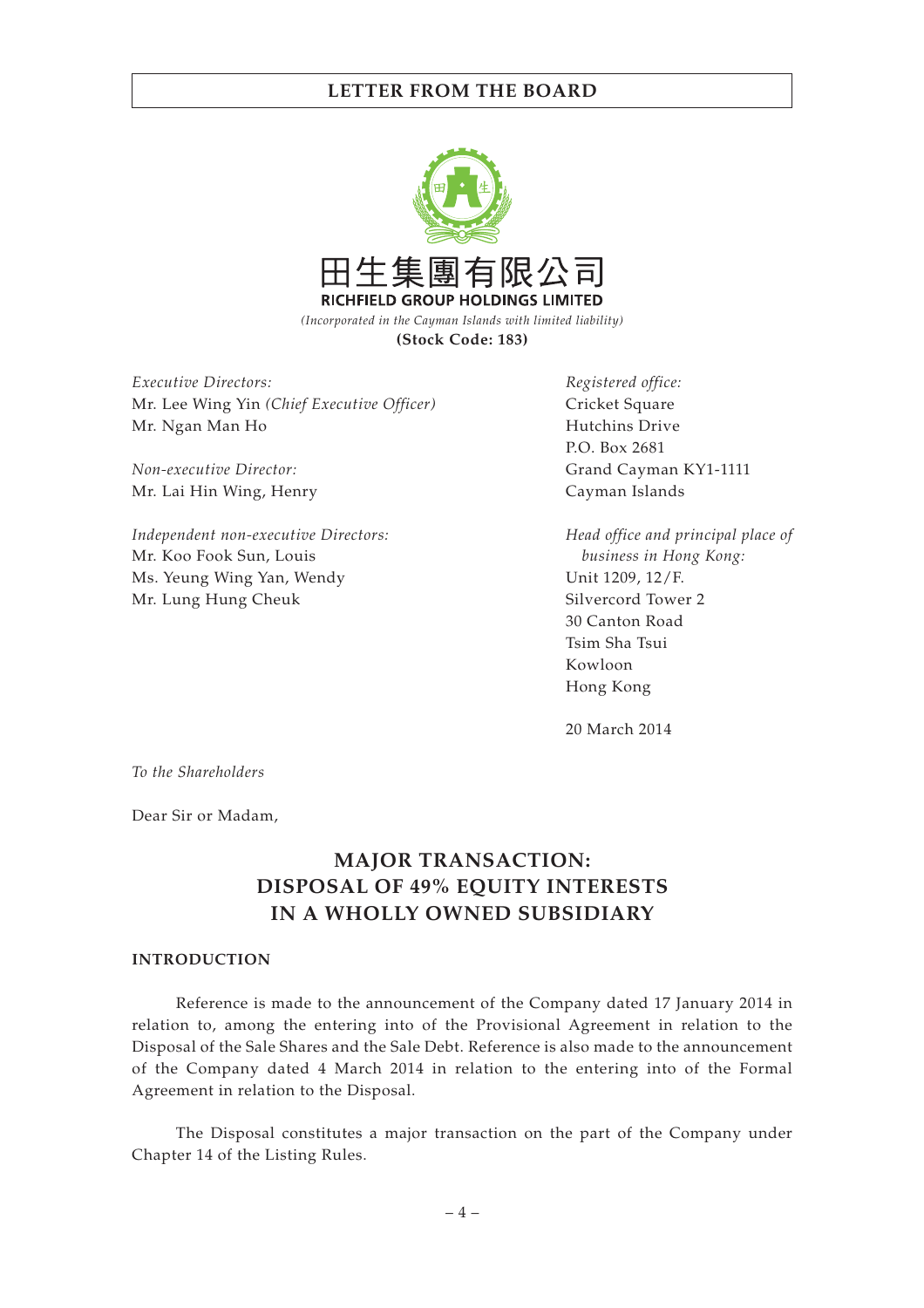The purpose of this circular is to provide you with further details regarding the Disposal, the Provisional Agreement and the Formal Agreement in accordance with the Listing Rules.

### **THE PROVISIONAL AGREEMENT**

| Date:    |     | 17 January 2014 (after trading hours)                                                  |  |  |
|----------|-----|----------------------------------------------------------------------------------------|--|--|
| Parties: |     | World Fair Global Limited, a wholly-owned<br>subsidiary of the Company (as the Seller) |  |  |
|          | (2) | Profit Vision Investments Limited (as the Purchaser)                                   |  |  |

The Seller is a company incorporated in the British Virgin Islands with limited liability and is principally engaged in investment holdings.

To the best knowledge and information of the Directors, the Purchaser is a company incorporated in Hong Kong with limited liability and is principally engaged in investment holding. To the best of the Directors' knowledge, information and belief having made all reasonable enquiries, the Purchaser and its ultimate beneficial owner(s) are Independent Third Parties.

#### **Assets to be disposed**

Pursuant to the Provisional Agreement, the Seller shall dispose of the Sale Shares, i.e. 49 ordinary shares of US\$1.00 each in the Target Company representing 49% equity interests of the Target Company, and the Sale Debt, i.e. 49% of the entire loan due and payable by the Target Company to the Seller upon Completion.

As at 31 December 2013, based on the unaudited financial statements of the Target Group, the Company owes a sum of approximately HK\$216,031,000 to the Seller.

### **Consideration**

The consideration payable for the sale and purchase of the Sale Shares and the Sale Debt shall be HK\$225,400,000 (the "**Purchase Price**") to be adjusted by the net current asset value (which shall be defined as the difference of current assets and current liabilities, excluding any deferred tax liabilities) of the Target Group as shown in the completion accounts.

The Purchase Price shall be paid by the Purchaser to the Seller in the following manner:

(a) an initial deposit of HK\$11,270,000 equivalent to five percent (5%) of the Purchase Price has been paid to the Seller (or such other person authorized by the Seller in writing) upon signing of the Provisional Agreement, i.e. 17 January 2014;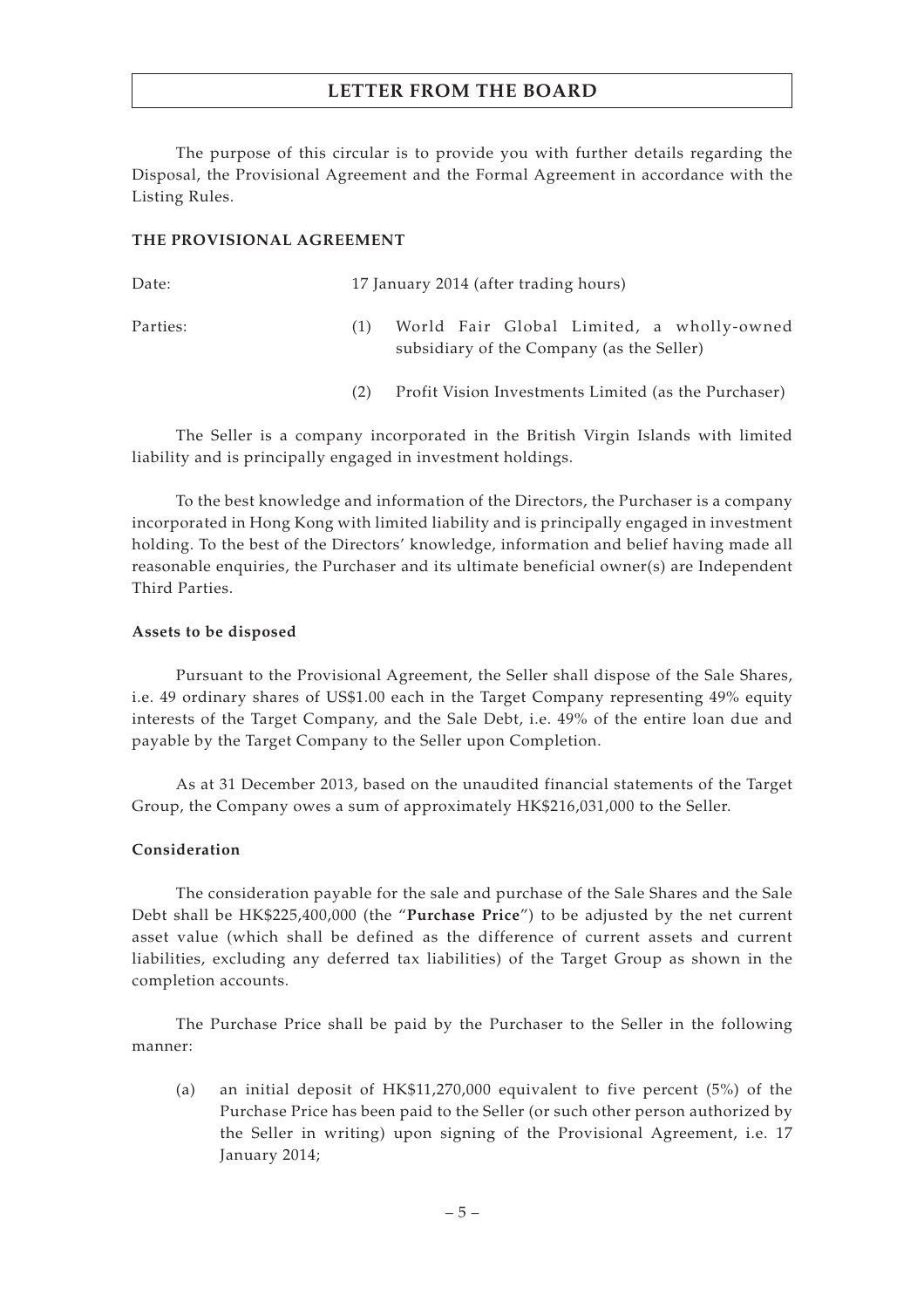- (b) a further deposit of HK\$11,270,000 equivalent to five percent (5%) of the Purchase Price has been paid to the Seller (or such other person authorized by the Seller in writing) on or before the earlier of the date falling on the expiry of 14 days from the date of the Provisional Agreement or the date of signing the Formal Agreement; and
- (c) balance of the Purchase Price shall be paid to the Seller on the Completion Date.

The further deposit of HK\$11,270,000 has been paid on 30 January 2014 in accordance with the terms of the Provisional Agreement.

Without prejudice to the Seller's right to seek for specific performance, the initial deposit will be forfeited by the Seller as liquidated damages (and not as penalty) in the event that the Purchaser fails to pay the further deposit.

Without prejudice to the Seller's right to seek for specific performance, the initial deposit and the further deposit will be forfeited by the Seller as liquidated damages (and not as penalty) in the event that the Purchaser (other than due to the Seller's default) fails to complete the purchase in accordance with the terms and conditions of the Provisional Agreement and/or the Formal Agreement.

Based on the net asset value of the Group (being approximately HK\$443,697,000 as at 31 December 2013 in accordance with the accounts of the Group) and taking into accounts of the transaction costs including the agency fee, legal and professional fee and other printing and miscellaneous costs and after the proforma adjustment in accordance with the term of the Provisional Agreement and Formal Agreement, it is expected that the Company will realise a gain from the Disposal of approximately HK\$3,600,000. As shown in the property valuation report in Appendix II to this circular, the value of the Property as at 17 January 2014 is approximately HK\$450,000,000.

To the best of the Directors' knowledge, information and belief, the consideration for the Disposal was determined after arms' length negotiations with reference to the financial position of the Target Group, the book value of the Property as at 30 June 2013 of approximately HK\$435,901,000 and the offer price of the market in recent months. While there were certain interested purchasers approaching the Company in recent months, those offer prices were not better than the current Purchaser Price. The Directors consider that the terms and conditions of the Disposal are fair and reasonable and are on normal commercial terms and are in the interests of the Company and the Shareholders as a whole.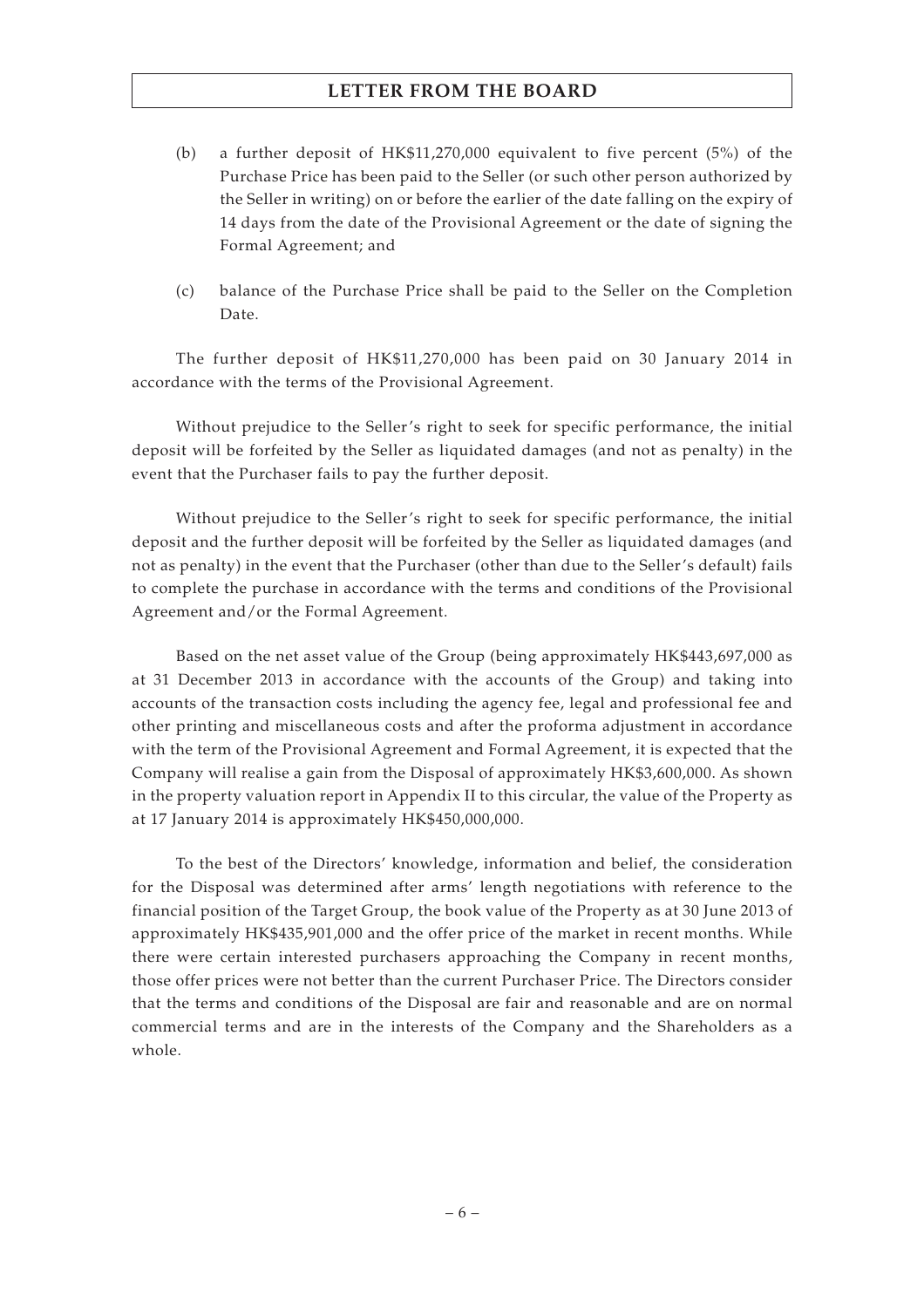### **Condition**

The sale and purchase of the Sale Shares and the Sale Debt are subject to and conditional upon all necessary consent and approval by the Shareholders as required under the Listing Rules.

#### **Due Diligence**

The Purchaser will be entitled to carry out due diligence investigation of the Sale Shares, the Sale Debt, the Property and the Target Group and shall finish the due diligence investigation within 20 business days from the date of the Provisional Agreement.

### **Formal Agreement**

The Seller and the Purchaser shall use its reasonable endeavours to enter into the Formal Agreement within 20 business days from the date of the Provisional Agreement, failing which, the terms and conditions hereunder shall continue to be valid and binding.

As disclosed in the announcement of the Company dated 4 March 2014, on 4 March 2014, after arm's length negotiations, the Seller and the Purchaser entered into the Formal Agreement in respect of the Disposal. The material terms of the Formal Agreement are in substance consistent with the material terms of the Provisional Agreement.

#### **Completion**

Completion of the sale and purchase of the Sale Shares and the assignment of the Sale Debt by the Seller to the Purchaser shall take place on the business day falling on the expiry of 2 months from the date of the Provisional Agreement or such other date to be agreed by the parties (the "**Completion Date**"). Completion has taken place on 17 March 2014 in accordance with the terms of the Formal Agreement.

### **The Existing Encumbrances**

As at the date of the Provisional Agreement, the Sale Shares, the Sale Debt and the Target Group are subject to certain encumbrances (the "**Existing Encumbrances**") which are securities given under certain loan facilities (the "**Loan Facilities**") granted by certain banks (the "**Lender**"). The Loan Facilities involves the bank loan facilities of up to HK\$234,000,000 granted by Shanghai Commercial Bank Limited and The Hong Kong Branch of The Shanghai Commercial & Savings Bank, Ltd. as Lenders in favour of the Target Group (The bank loan facilities granted by those banks are HK\$157,591,836.73 and HK\$76,408,163.27 respectively). The securities given under the Loan Facilities include share charges over the shares of the Target Group companies, cross guarantees among the Target Group companies, corporate guarantees of the Target Company and the Company and also mortgage and debenture over assets of the Target Group companies. The Seller may, after the signing of the Provisional Agreement, liaise with the Lender to either restructure the Loan Facilities or repay all outstanding loan under the Loan Facilities and arrange for the release or discharge of the Existing Encumbrances. The Purchaser agrees that, if required by the Lender, the Purchaser or its parent entities shall provide such additional guarantee or securities pro-rata and severally to its shareholdings in the Target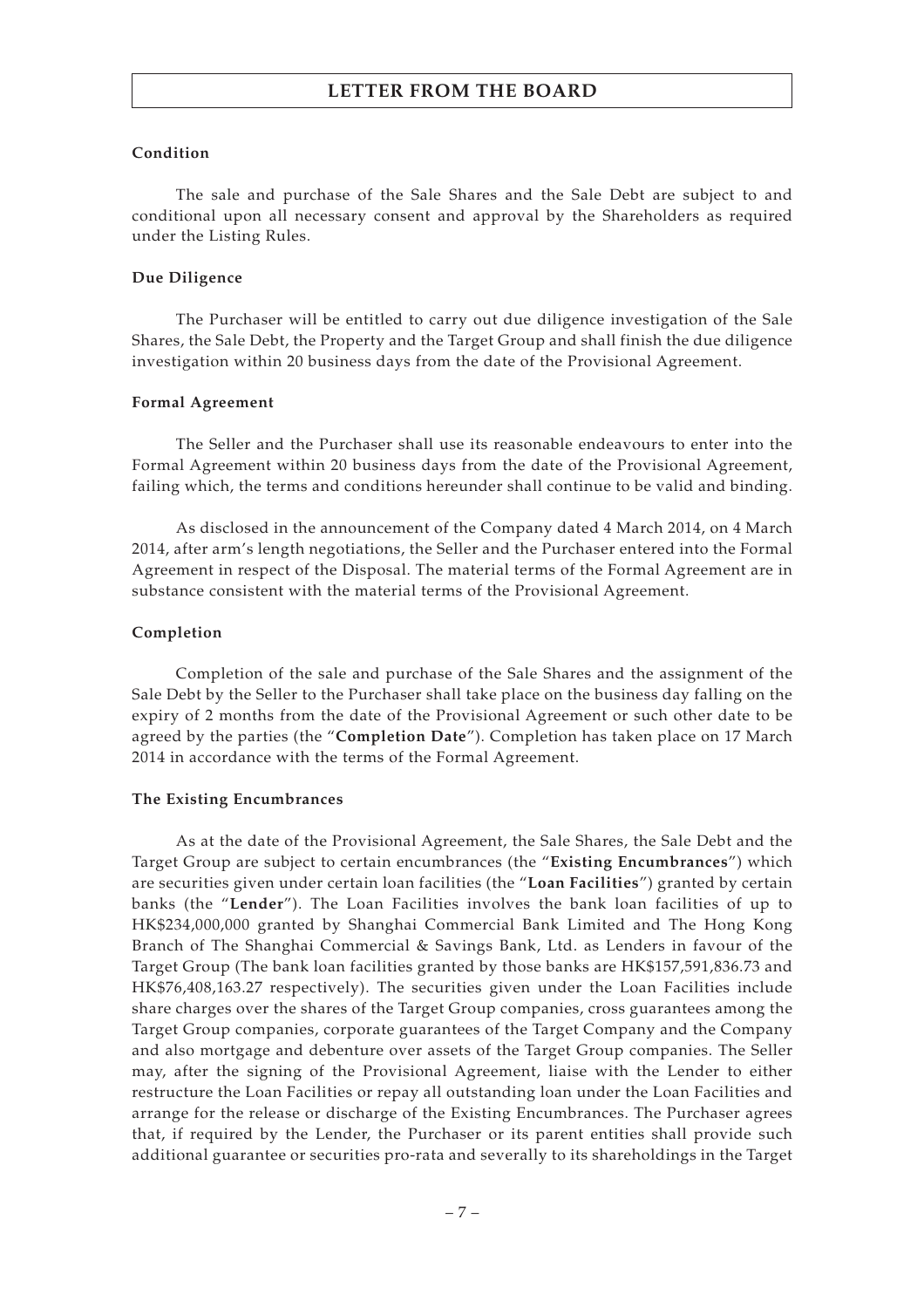Company provided that the same sets of guarantee and securities shall be provided by the Seller or its associated entities. For the avoidance of doubt, the Purchase Price payable by the Purchaser is computed on the basis that all outstanding indebtedness due by the Target Company and/or its subsidiaries under the Loan Facilities is repaid in full and that the Existing Encumbrances will be discharged and/or released upon Completion.

## **Shareholders' Agreement**

Upon Completion, the Seller and the Purchaser shall enter into a shareholders' agreement (the "**Shareholders' Agreement**") in relation to the Target Company. Such Shareholders' Agreement which shall contain, among others, the following major terms:

- (a) the sole business of the Target Company shall be that of an investment holding company which holds all the issued shares in each subsidiary of the Target Group;
- (b) the sole business of each subsidiary of the Target Group shall be holding the Property and implementing the project of refurbishment and renovation, of the Property and the sale or leasing of the Property or any part thereof (the "**Project**");
- (c) all funding requirements of the Target Group shall be met initially by external borrowings. If the funds raised by the Target Company and/or its subsidiaries by way of external borrowings shall not be insufficient, the Seller and the Purchaser shall provide and extend to the Target Group shareholders' loans in proportion to their respective shareholdings in the Target Company;
- (d) the number of directors of the Target Company and each subsidiary of the Target Group shall not be more than 4, among which, each of the Seller and the Purchaser shall be entitled to appoint up to 2 directors;
- (e) the chairman of the board of directors of the Target Company and each subsidiary thereunder shall be a director nominated by the Seller who shall have a casting vote;
- (f) a director of the Target Company and each subsidiary may only be removed by the shareholder who nominated him; and
- (g) each of the Seller and the Purchaser grants to each other a right of first offer with respect of the shares or equity interest held by the Seller or the Purchaser (as the case may be). Details of such right of first offer shall be set out in the Shareholders' Agreement.

# **FORMAL AGREEMENT**

On 4 March 2014, after arm's length negotiations, the Seller and the Purchaser entered into the Formal Agreement in respect of the Disposal. The material terms of the Formal Agreement are in substance consistent with the material terms of the Provisional Agreement as disclosed above.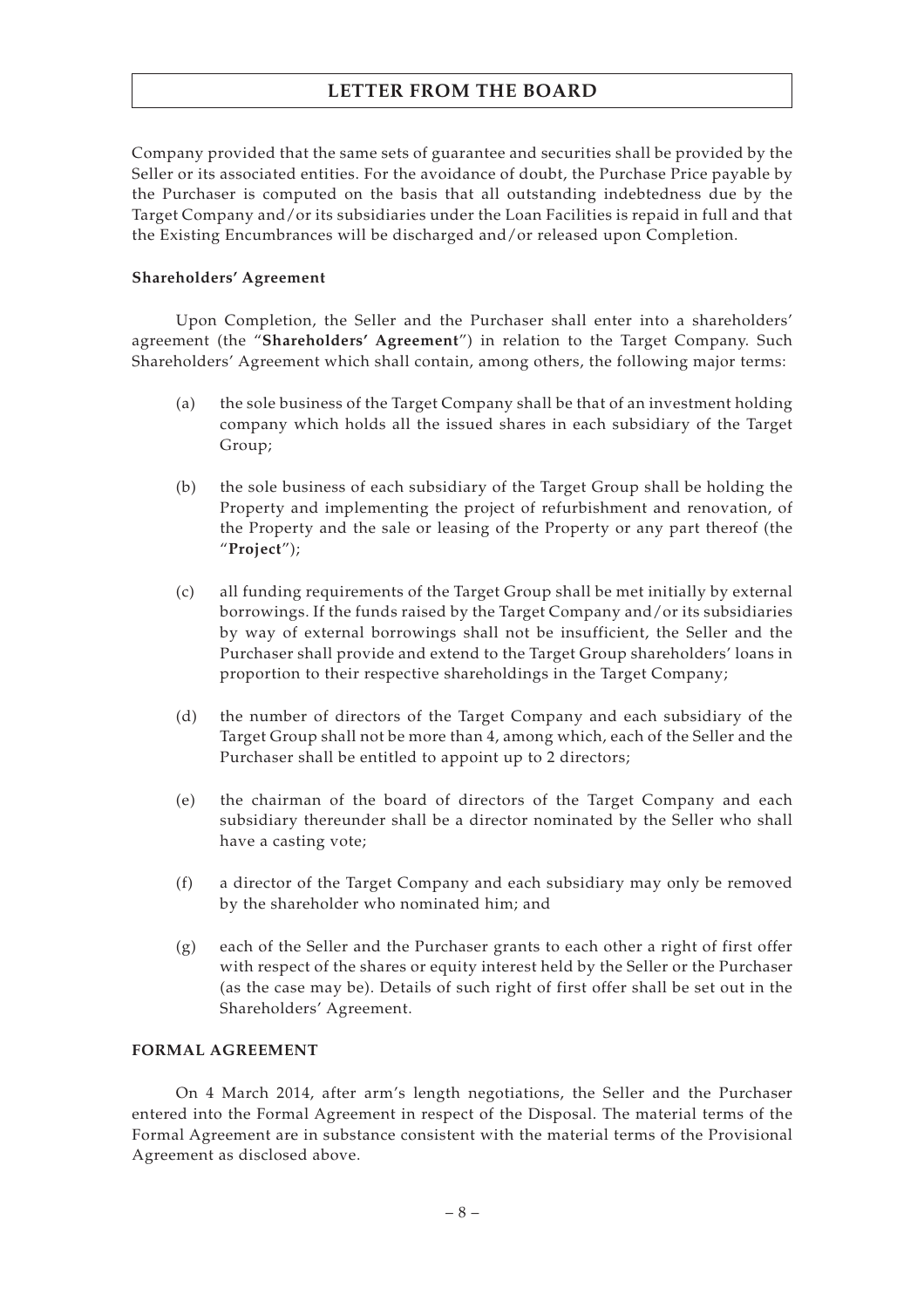Pursuant to the Formal Agreement, the Purchase Price payable by the Purchaser to the Seller is HK\$225,400,000 to be adjusted by the Net Current Asset of the Target Group as shown in the completion accounts as at 17 March 2014 (the "**Completion Accounts**"). Subject to Completion taking place, the Seller shall prepare or cause to be prepared the Completion Accounts and shall calculate the final price as adjusted upward by the Net Current Asset (if the Net Current Asset is a positive figure) or downward by the Net Current Asset (if the Net Current Asset is a negative figure) based on the Completion Accounts ("**Final Price**") as soon as reasonably practicable after Completion. The Seller shall deliver the Completion Accounts and the Final Price to the Purchaser within forty-five (45) days after the Completion Date. For the purpose of adjustments under the Formal Agreement, "**Net Current Asset**" shall mean 49% of the difference between (a) the consolidated amount of current assets of the Target Group companies as shown in the Completion Accounts, and (b) the consolidated amount of current liabilities of the Target Group companies as at Completion as shown in the Completion Accounts (excluding the properties under development, the Sale Debt and any deferred tax liabilities).

There are no maximum or minimum amount set for the Purchase Price but based on the financial statements of the Target Group, it is unlikely that there will be any significant adjustment which will cause any change in the classification of the transaction under Chapter 14 of the Listing Rules. In the event that there will be any change in classification as a result of such adjustment, the Company will comply with the Listing Rules.

### **USE OF PROCEEDS AND EXPECTED FINANCIAL EFFECTS OF THE DISPOSAL**

The Board estimates that the net proceeds from the Disposal (after deduction of relevant costs and expenses) will amount to approximately HK\$221,000,000. The net proceeds from the Disposal have been applied towards the repayment of the entire bank loan due by the Target Group upon Completion. The balance of the bank loan has been settled by the Group with its internal resources. As mentioned above, the Purchase Price payable by the Purchaser is determined on the basis that all outstanding indebtedness due by the Target Company and/or its subsidiaries under the Loan Facilities is repaid in full.

Based on the unaudited accounts of the Group as at 31 December 2013 and the aforesaid estimated net proceeds from the Disposal and taking into accounts of the transaction costs including the agency fee, legal and professional fee and other printing and miscellaneous costs and after the proforma adjustment in accordance with the terms of the Provisional Agreement and Formal Agreement, it is expected that the Group will record a gain of approximately HK\$3,600,000 attributable to the Disposal for the financial year during which the Disposal is completed and a corresponding increase in the net assets of the Group. In any event, the Board does not envisage that the Disposal will create any significant adverse impact on the Group's financial position.

## **INFORMATION OF THE TARGET GROUP**

The Target Company is a company incorporated in the British Virgin Islands with limited liability which is principally engaged in investment holdings.

As at the date of the Provisional Agreement, the Target Company is an indirect wholly owned subsidiary of the Company.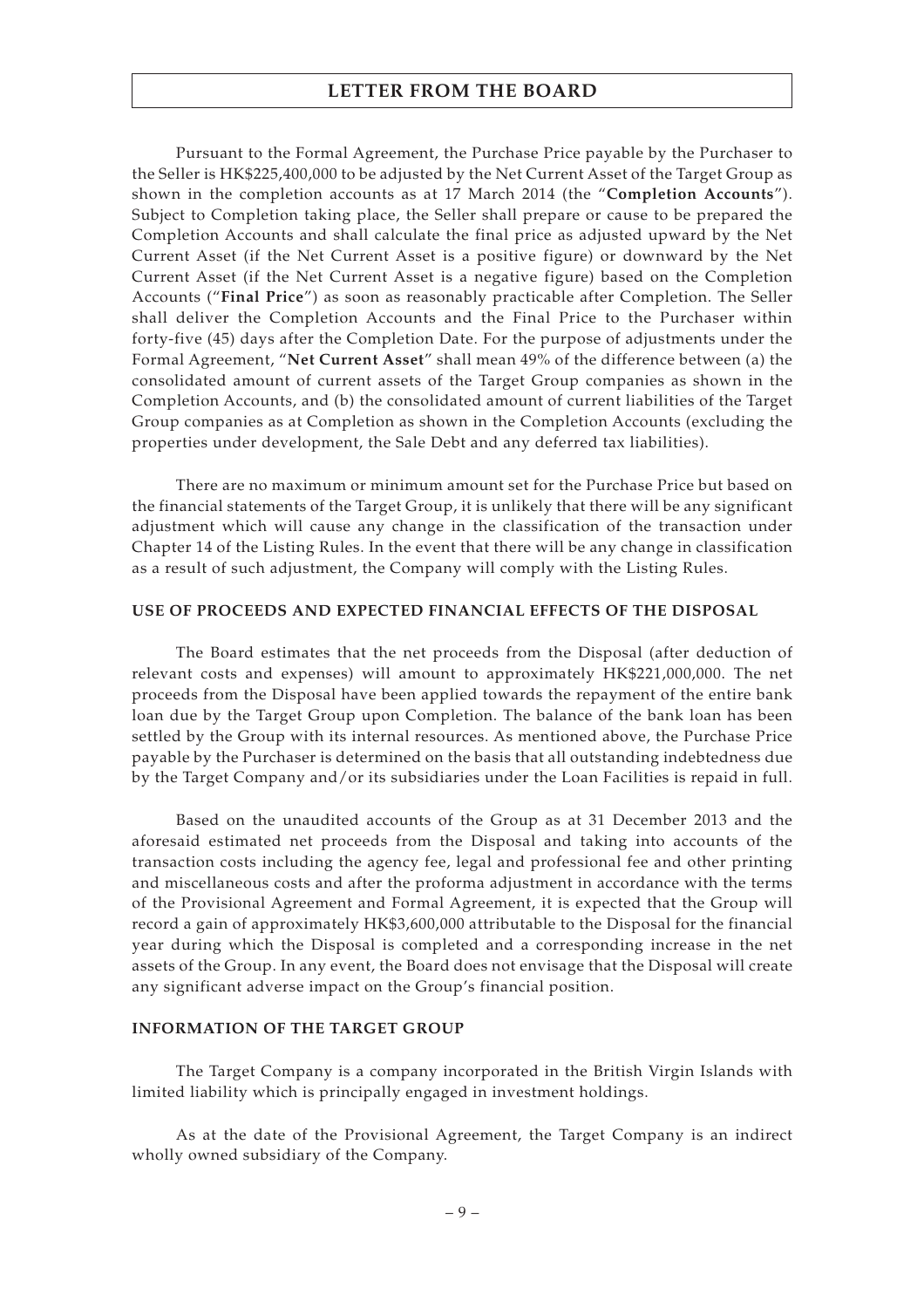According to the unaudited consolidated financial statements of the Target Group, the revenue and other income, net profit before taxation and net profit after taxation for the financial year ended 30 June 2012 was approximately HK\$619,000, HK\$311,000 and HK\$231,000 respectively. According to the unaudited consolidated financial statements of the Target Group, the revenue and other income, net loss before taxation and net loss after taxation for the financial year ended 30 June 2013 was approximately HK\$68,000, HK\$(257,000) and HK\$(257,000) respectively. The unaudited total assets of the Target Group as at 30 June 2013 was approximately HK\$450,726,000 and the unaudited net assets of the Target Group was approximately HK216,489,000 (before taking into account the amount due to Seller and the Company of HK\$215,911,000). According to the unaudited consolidated financial statements of the Target Group, the revenue and other income, net loss before taxation and net loss after taxation for the six months ended 31 December 2013 was approximately HK\$6,000, HK\$(586,000) and HK\$(586,000) respectively. The unaudited total assets of the Target Group as at 31 December 2013 was approximately HK\$450,815,000 and the unaudited net assets of the Target Group was approximately HK\$216,024,000 (before taking into account the Sale Debt of HK\$216,031,000).

The Target Company, through its subsidiaries, holds the Property located at Nos. 142, 144, 146, 148, 150, 152 and 154 Carpenter Road, Kowloon, Hong Kong. As at the Latest Practicable Date, the Group has submitted the building plan to the Building Department of the Government and the plan is currently in the course of pending approval from the relevant authorities.

The Target Company will continue to be a 51% owned subsidiary of the Group after Completion of the Disposal.

#### **REASONS FOR THE DISPOSAL**

The Group is principally engaged in the provision of property brokerage services, provision of schemes for property consolidation, assembly and development and property trading in Hong Kong.

In light of the gain from the Disposal, the Board considers that the Disposal represents a good opportunity for realisation of the Group's investment in the Property whilst allowing the Group to maintain its interests in the redevelopment Project of the Property. Further, the proceeds from the Disposal can reduce the overall gearing of the Group and can further strengthen the cash position of the Group and will allow the Group to reallocate its resources for future development.

Taking into consideration of the aforesaid, the Directors consider that the terms and conditions of the Disposal are on normal commercial terms and are fair and reasonable and that the Disposal is in the interests of the Company and the Shareholders as a whole.

# **LISTING RULES IMPLICATIONS**

The entering into of the Provisional Agreement and the Disposal constitutes a major transaction on the part of the Company under Chapter 14 of the Listing Rules and are subject to the announcement and the Shareholders' approval requirements under Chapter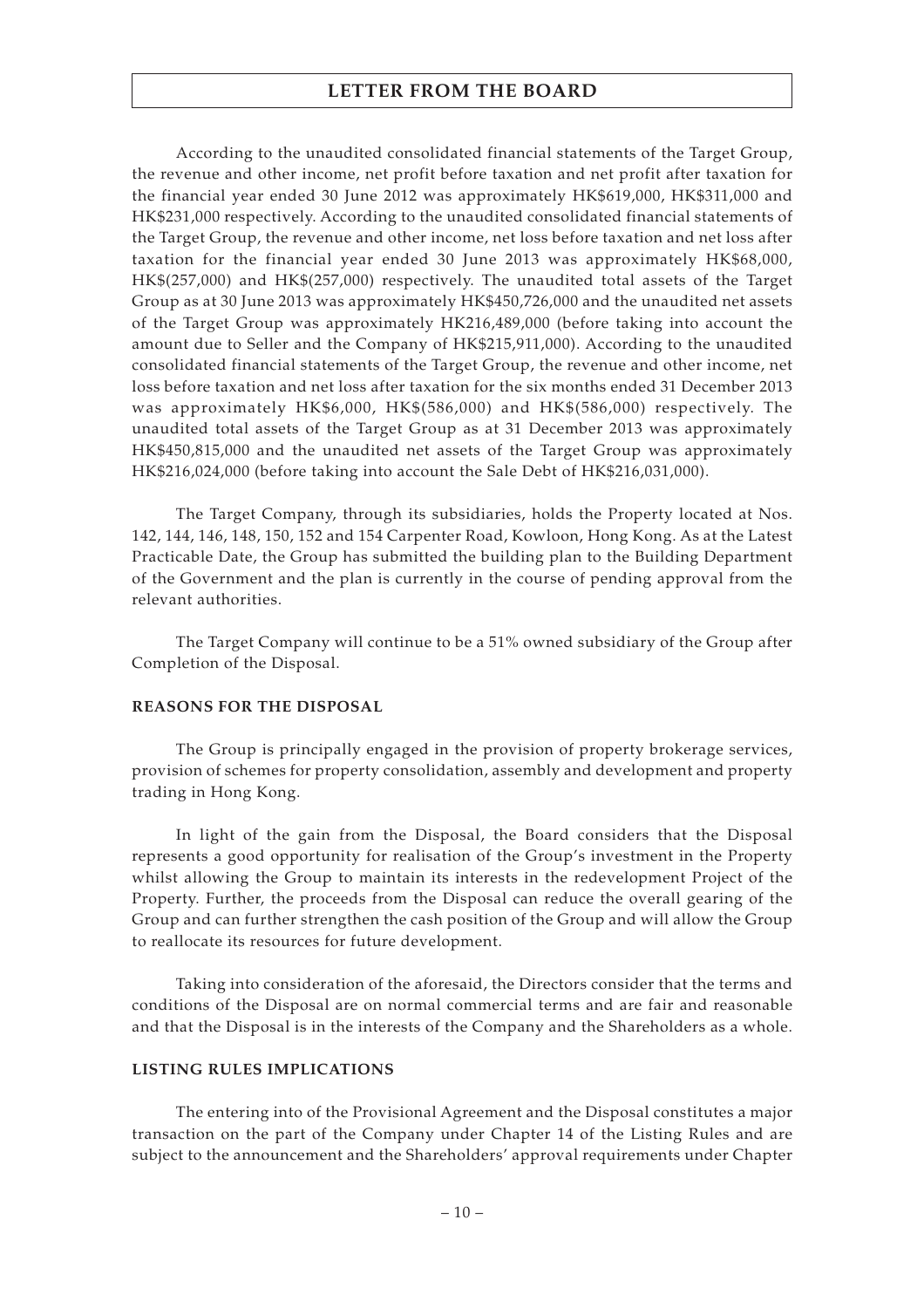14 of the Listing Rules. To the best of the Directors' knowledge, information and belief having made all reasonable enquiries, no Shareholders have any material interest in the Disposal and no Shareholders are required to abstain from voting if the Company is to convene a general meeting to approve the Disposal.

In lieu of holding a general meeting to approve the Disposal, written approvals on the Disposal have been obtained from Mr. Pong and Richfield (Holdings), who are interested in an aggregate of 2,048,970,000 Shares, representing approximately 58.90% of the issued share capital of the Company pursuant to Rule 14.44 of the Listing Rules. The Company will not hold a general meeting to approve the Disposal and the transactions contemplated thereunder.

## **RECOMMENDATION**

The Board considers that the terms of the Disposal and the transactions contemplated thereunder are fair and reasonable and are in the interests of the Company and the Shareholders as a whole.

## **ADDITIONAL INFORMATION**

Your attention is drawn to the additional information set out in the appendices to this circular.

> By order of the Board **RICHFIELD GROUP HOLDINGS LIMITED Lee Wing Yin** *Executive Director*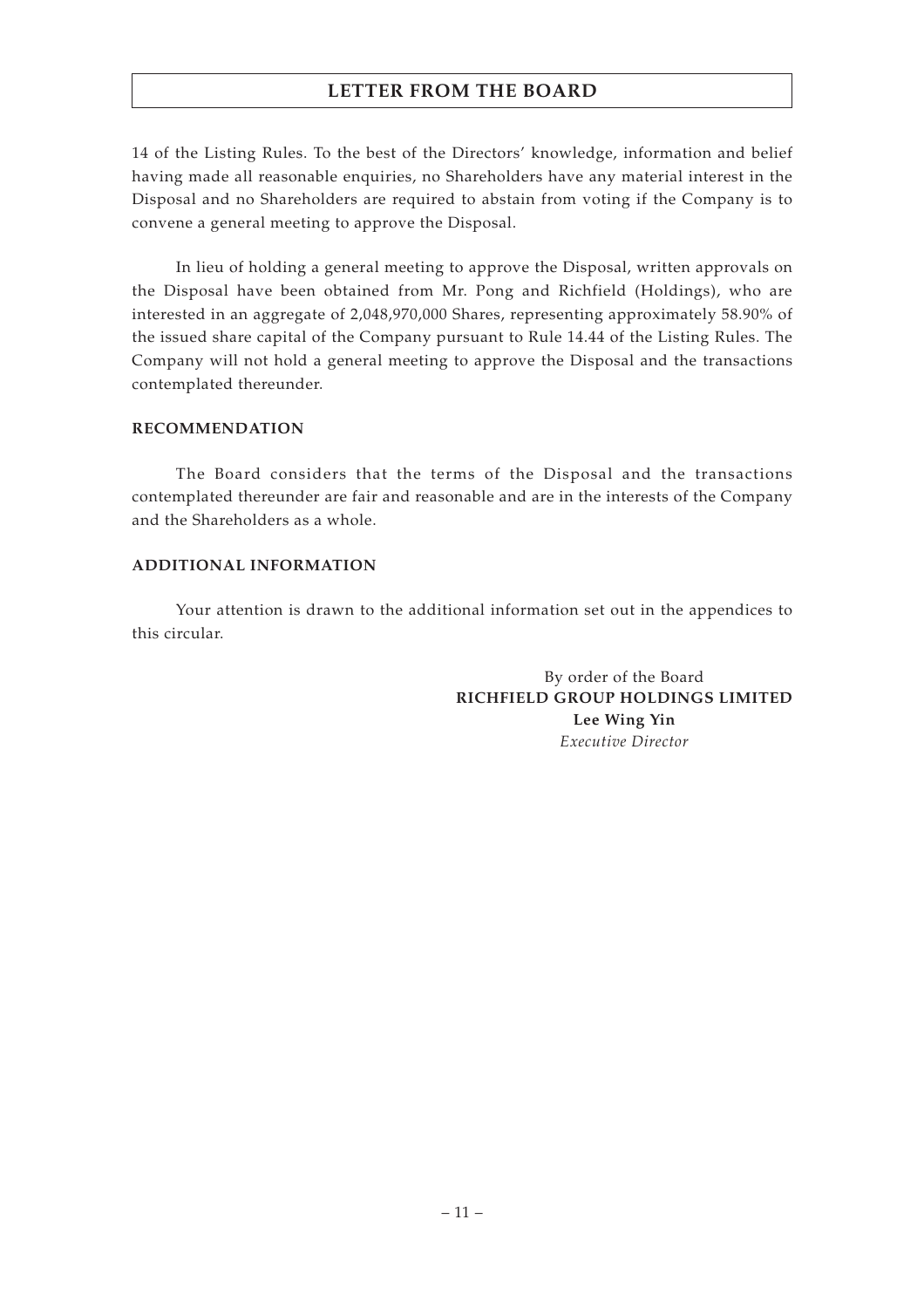# **APPENDIX I FINANCIAL INFORMATION OF THE GROUP**

#### **1. SUMMARY OF FINANCIAL INFORMATION**

The financial information of the Group for the three financial years ended 30 June 2011, 30 June 2012 and 30 June 2013 can be found in the annual reports of the Company for each of the three financial years ended 30 June 2011, 30 June 2012 and 30 June 2013 respectively, all of which have been published on the HKExnews website at www.hkexnews.hk

### **2. FINANCIAL AND TRADING PROSPECTS OF THE REMAINING GROUP**

The residential property market remained quiet in the second half year of 2013. The total number of sale and purchase agreements for residential property dropped sharply by approximately 47% from a year earlier. Since the Government introduced different stages of demand management measures to curb property prices for both residential and non-residential properties in October 2012 and February 2013, the trading activities slowed down obviously and the first few months of 2014. Yet supplies of residential properties were limited, property owners and developers stayed on the sideline and awaiting for further changes of the market.

Although the Government lowered the compulsory auction sales threshold of old building from 90% to 80% since 1 April 2010, it also stimulated the growth of the overall acquisition price of old buildings by landlords and owners. Overall flat prices have surpassed the 1997 peak. It became a new kind of worthwhile investment by purchasing old tenement buildings for redevelopment in these years. The high acquisition price as well as the Government's demand management measures affects the plans of developers, in which seriously challenging the property assembly and brokerage business of the Group.

The property market was unstable during the year of 2013 and would be continue to be sluggish in the year of 2014. Even though the Government increases the supply of land in 2013, the supply of land in urban areas still remained scarce and property assembly for redevelopment continues to be one of the main sources of land supply to the developers in the light of the scarce supply of land in Hong Kong. The Group has not changed its long-standing core business and continued to reach the requirement of owners of the old buildings and actively provide possible assistance as appropriate. The Group will focus on the property assembly projects in various prime locations around the metro area. The Group will regularly review and mange the project mix to maintain and maximize the profitability and at the same time looking for appropriate opportunity to reallocate its resources. The property assembly and brokerage business will continue to attribute a considerable and stable income to the Group, while bringing the best return to its shareholders.

In order to diversify the business scope, the Group has been engaging in property developments so as to broaden the revenue base which benefit the Company and the shareholders as a whole in the long run. The Group has been exploring the business opportunities both locally and internationally.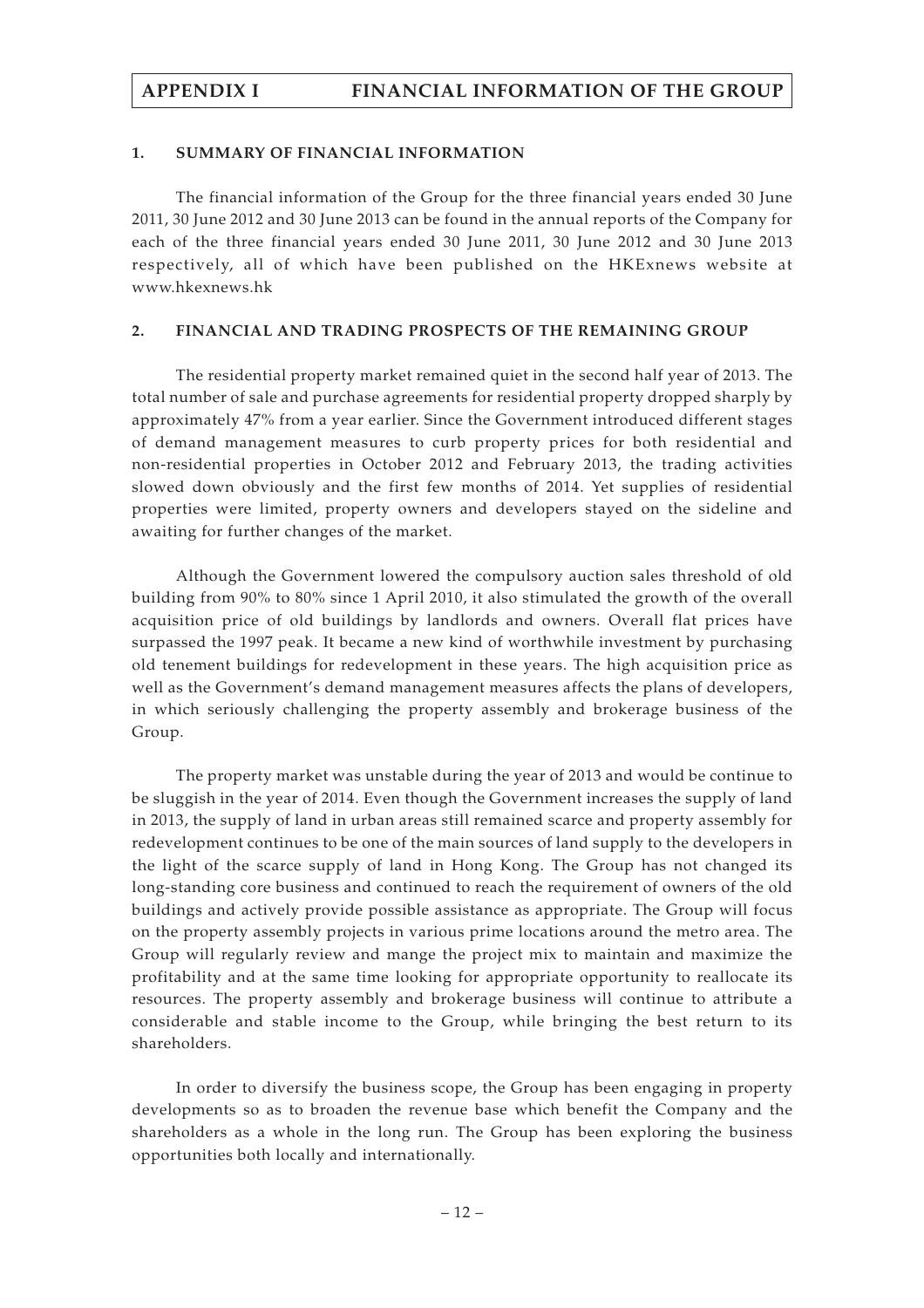# **APPENDIX I FINANCIAL INFORMATION OF THE GROUP**

Since the demand and needs of urban residential property of Hong Kong was growing continuously, the Group is still optimistic in the local property assembly and property development business. The Group would monitor the market situation closely while dedicated to develop strategically in the property assembly, brokerage and development business for driving considerable growth of the Group.

The Group has been committed to conducting the property assembly business since 2007. Apart from seeking business opportunities, the Group has also expanded its endeavours of improving the environment of the urban old districts as well as the quality of life among the neighbourhoods over the years.

# **3. INDEBTEDNESS**

# **(a) Borrowings**

At the close of business on 31 January 2014, being the latest practicable date for the purpose of this statement of indebtedness prior to the printing of this Circular, the Group had total borrowings of approximately HK\$373,369,000 comprising bank borrowings of approximately HK\$371,353,000 and finance lease liabilities of approximately HK\$2,016,000.

# **(b) Securities and guarantees**

As at 31 January 2014, the Group's borrowings were secured by guarantees by Mr. Au Wing Wah, a substantial shareholder of the Company (solely for the bank borrowings of approximately HK\$45,070,000), and the pledge of certain properties under property, plant and equipment, investment properties and properties under development with net carrying amounts of approximately HK\$99,299,000, HK\$190,000,000 and HK\$442,186,000 respectively.

# **(c) Contingent liabilities**

- (i) As at 31 January 2014, the Company has executed guarantee amounting to HK\$144,000,000 with respect of bank loans to its associates, which is also secured against properties under development held by those associates. Under the guarantee, the Company would be liable to pay the bank if the bank is unable to recover the loans.
- (ii) *Litigations*
	- (A) It relates to labour dispute made against the Group. This claim concerned the former employee of the Group who made claim on account of alleged bonuses due in relation to the property assembly projects undertaken by the Group during his course of employment. The Labour Tribunal judged that the Group is liable to pay HK\$4,100,000 to the former employee. Accordingly, the provision for legal claim of approximately HK\$4,100,000 has been provided for the year ended 30 June 2013. The Group appealed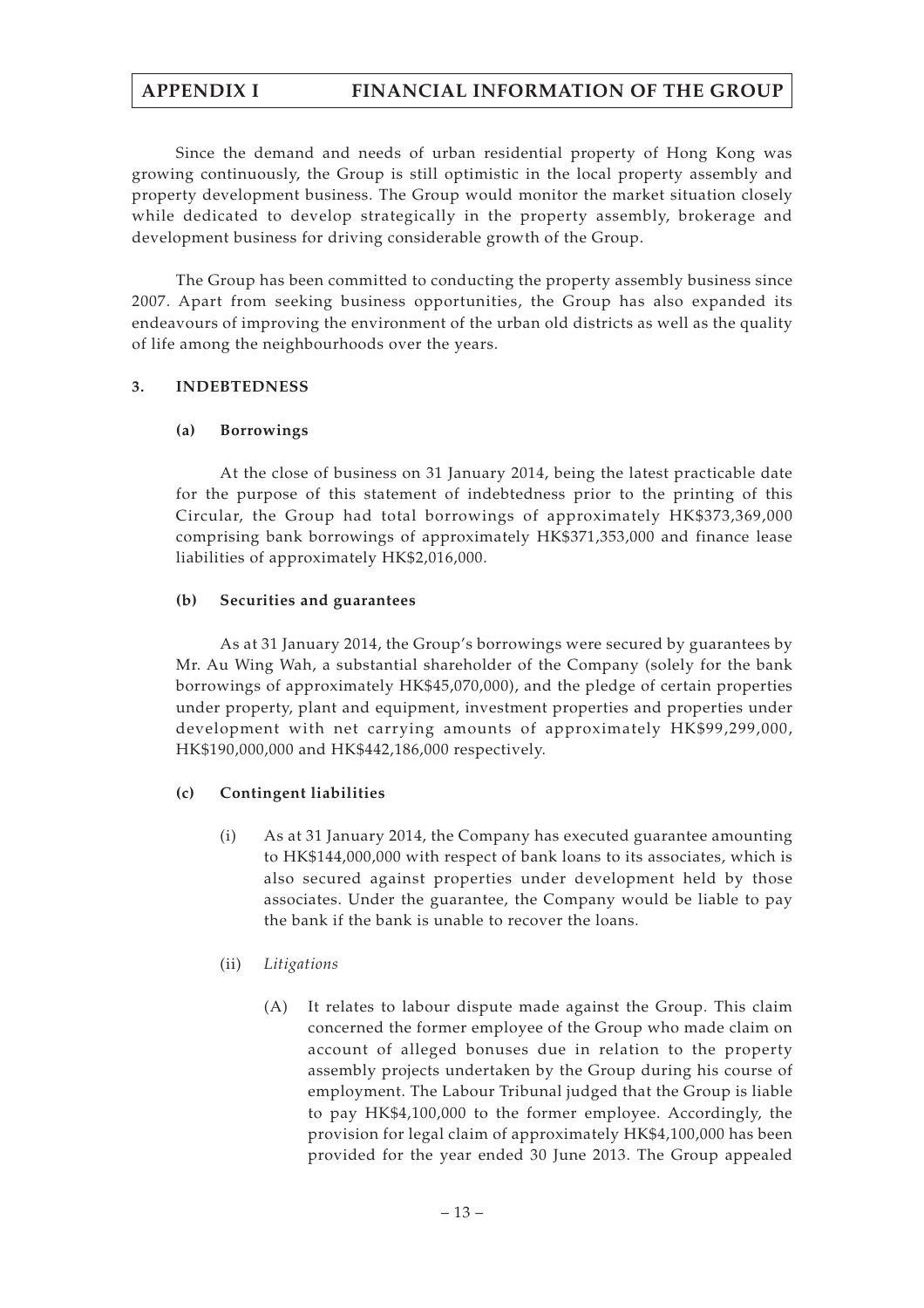against the decision to the High Court. As at the date of this Circular, the litigation is still in progress.

(B) In September 2013, there was a litigation relating to the property agency dispute made against the Group and the purchaser. In that action, the plaintiff, being the registered owner of a flat in an old building, sought to obtain, amongst other things, an order from the court to rescind a provisional agreement for sale and purchase under which the plaintiff agreed to sell her property to the purchase at the consideration and on the terms and conditions stated therein. A global settlement agreement has subsequently been reached by the parties in February 2014 and the parties are seeking the approval of the High Court to allow them to wholly discontinue their respective claims/counterclaims therein with no order as to costs. As at the date of this Circular, the litigation is still in progress.

## **(d) Disclaimer**

Save as aforesaid and apart from intra-group liabilities and normal trade payables, the Group did not have any loan capital issued or agreed to be issued, bank overdrafts, loans, debt securities issued and outstanding, and authorised or otherwise created but unissued and term loans or other borrowings, indebtedness in the nature of borrowings, liabilities under acceptance (other than normal trade bills) or acceptance credits, debentures, mortgages, charges, finance lease or hire purchase commitments, which are either guaranteed, unguaranteed, secured or unsecured, guarantees or other material contingent liabilities outstanding at the close of business on 31 January 2014.

Save as disclosed above, the Directors have confirmed that there have been no material changes in the indebtedness and contingent liabilities of the Group since 31 January 2014, up to and including in the Latest Practicable Date.

For the purpose of the above statement of indebtedness, foreign currency accounts have been translated into Hong Kong dollars at the approximate rates of exchange prevailing at the close of business on 31 January 2014.

# **4. WORKING CAPITAL**

The Directors, after due and careful consideration, are of the opinion that, taking into consideration the financial resources available to the Group including the internally generated funds, the present bank and other facilities, the Group will have sufficient working capital for at least twelve months from the date of this circular.

# **5. MATERIAL ADVERSE CHANGE**

As at the Latest Practicable Date, the Directors are not aware of any material adverse change in the financial or trading position of the Group as at 30 June 2013, the date to which the latest published audited financial statements of the Group were made up.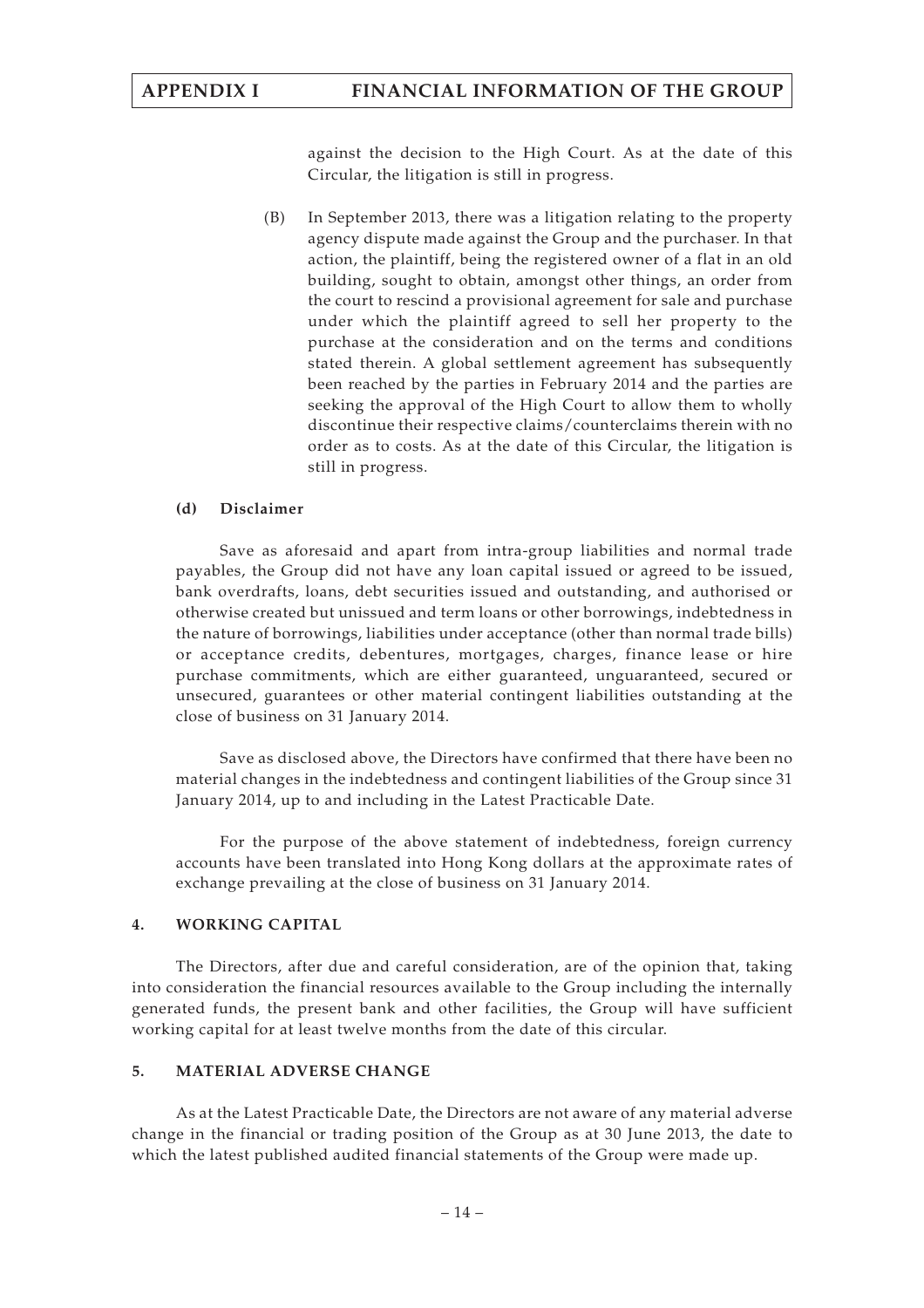# **APPENDIX II PROPERTY VALUATION REPORT**



Savills Valuation and Professional Services Limited 23/F Two Exchange Square Central, Hong Kong

> T: (852) 2801 6100 F: (852) 2530 0756

EA Licence: C-023750 savills.com

20 March 2014

The Directors Richfield Group Holdings Limited Unit 1209, 12th Floor Silvercord Tower 2 30 Canton Road Tsim Sha Tsui Kowloon

Dear Sirs

# **RE: 142, 144, 146, 148, 150, 152 AND 154 CARPENTER ROAD, KOWLOON CITY, KOWLOON**

In accordance with your instructions for us to value the captioned property held by a wholly owned subsidiary of Richfield Group Holdings Limited ("the Company") for investment, we confirm that we have carried out inspection, made relevant searches and enquiries and obtained such further information as we consider necessary for the purpose of providing you with our opinion of the market value of the property in its existing state as at 17 January 2014 for public circular purposes.

Our valuation is our opinion of the market value of the property concerned which we would define as intended to mean "the estimated amount for which an asset or liability should exchange on the valuation date between a willing buyer and a willing seller in an arm's length transaction after proper marketing and where the parties had each acted knowledgeably, prudently and without compulsion".

Market value is understood as the value of an asset or liability estimated without regard to costs of sale or purchase (or transaction) and without offset for any associated taxes or potential taxes.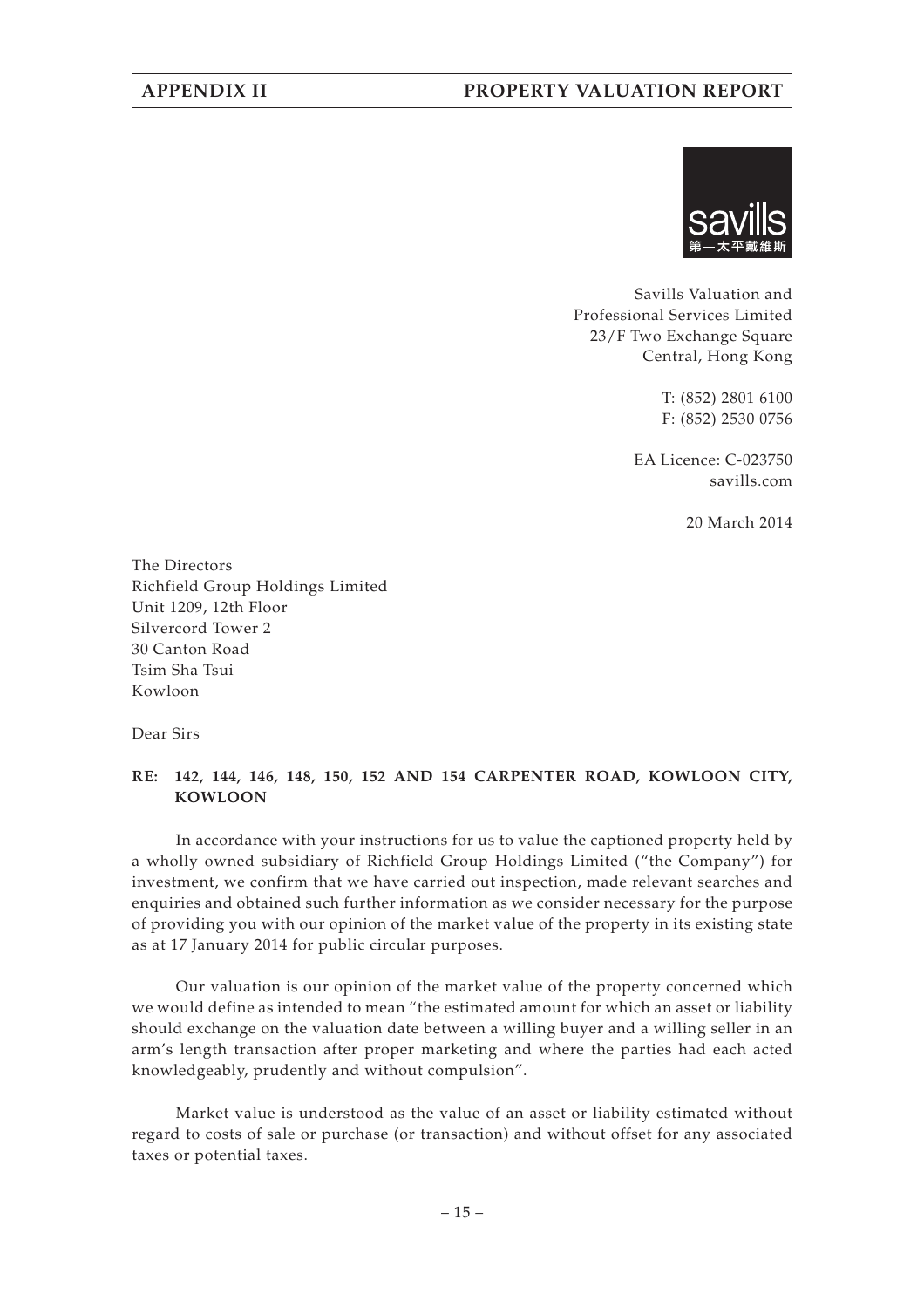We are independent of Richfield Group Holdings Limited and our valuation is prepared in accordance with "The HKIS Valuation Standards (2012 Edition)" published by The Hong Kong Institute of Surveyors and in compliance with the requirements of Chapter 5 of the Rules Governing the Listing of Securities issued by The Stock Exchange of Hong Kong Limited.

Our valuation on market value basis is made by reference to sales evidence as available on the market and where appropriate on the basis of capitalization of the net rental income shown on schedules handed to us. We have allowed for outgoings and in appropriate cases made provisions for reversionary income potential.

We have not been provided with any title documents relating to the property but we have caused searches to be made at the Land Registry. We have not, however, searched the original documents to verify ownership or to ascertain the existence of any amendment which does not appear on the copies handed to us. We do not accept a liability for any interpretation which we have placed on such information which is more properly the sphere of your legal advisers.

We have relied to a very considerable extent on information given by the Company and have accepted advice given to us on such matters as planning approvals or statutory notices, easements, tenure, occupancy status, site and floor areas and all other relevant matters. Dimensions, measurements and areas included in the valuation certificate are based on information contained in the documents and leases provided to us and are therefore only approximations.

We have inspected the exterior of the property valued and, where possible, we have also inspected the interior of the premises. Our inspection was undertaken by Mr. Victor Chow, MHKIS, on 10 February 2014. However, no structural survey has been made, but in the course of our inspection, we did not note any serious defect. We are not, however, able to report whether the property is free from rot, infestation or any other structural defect. No tests were carried out on any of the services.

No allowance has been made in our valuation for any charges, mortgages or amounts owing on the property nor for any expenses or taxation which may be incurred in effecting a sale. Unless otherwise stated, it is assumed that the property is free from encumbrances, restrictions, and outgoings of an onerous nature which could affect its value.

We enclose herewith our valuation certificate.

Yours faithfully For and on behalf of **Savills Valuation and Professional Services Limited Charles C K Chan** *MSc FRICS FHKIS MCIArb RPS(GP) Managing Director*

#### *Enc*

*Note:* Mr Charles C K Chan, Chartered Estate Surveyor, has been a qualified valuer since 1987 and has about 29 years' experience in valuation of properties in Hong Kong.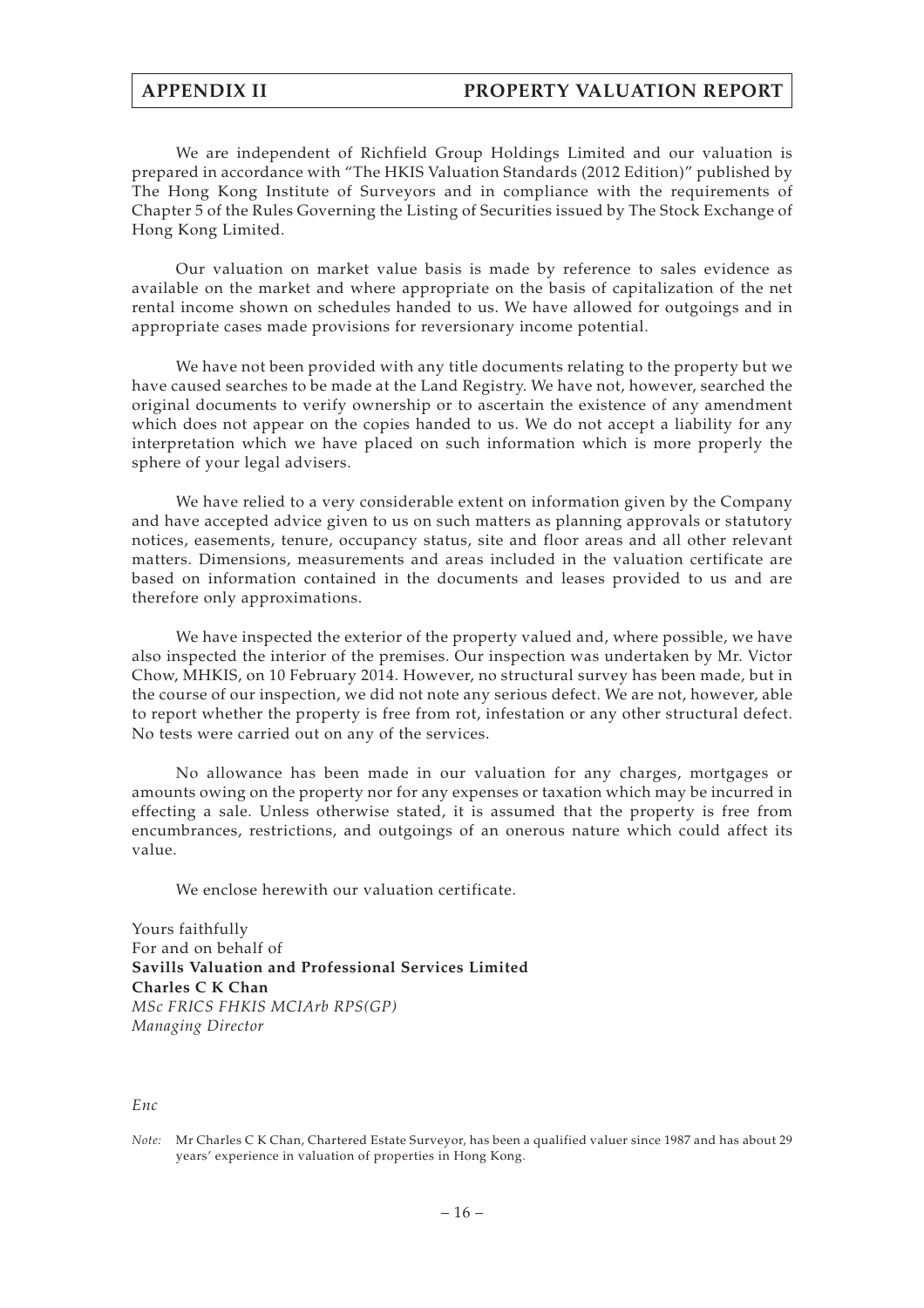# **APPENDIX II PROPERTY VALUATION REPORT**

#### **VALUATION CERTIFICATE**

142, 144, 146, 148, 150, 152 and 154 Carpenter Road, Kowloon City, Kowloon

New Kowloon Inland Lot Nos. 3715*Note(2)*, 3956, 3957 & 3958 and Sections A, E and F of New Kowloon Inland Lot No. 3715

#### **Property Description and tenure Particulars of occupancy**

The property comprises seven 5-storey tenement buildings (each erected on a lot) erected on a rectangular site with a total registered site area of approximately 9,122.5 sq ft (847.5 sq m). The buildings were completed in 1953.

Except the Ground Floor of 142 Carpenter Road, each building comprises a domestic unit on each of the Ground Floor to 4th Floor. An alteration and addition plan for the change of use of the Ground Floor of 142 Carpenter Road from domestic use to shop use was approved by the Government on 23 January 1961.

The total saleable area (exclusive of lavatories at yard, yard and flat roof) of the property is 34,355 sq ft (3,191.70 sq m).

Sections A, E and F of New Kowloon Inland Lot No. 3715 are held under Conditions of Exchange No. UB4754 for a term of 75 years from 1 July 1898 renewed for a further term of 24 years less the last three days thereof and was extended to 30 June 2047 without premium but each at a revised annual Government rent of 3% of the rateable value for the time being of the lot.

New Kowloon Inland Lot Nos. 3715, 3956, 3957 and 3958 are each held under a Government Lease for a term of 75 years from 1 July 1898 renewed for a further term of 24 years less the last three days thereof and was extended to 30 June 2047 without premium but at a revised annual Government rent of 3% of the rateable value for the time being of the lot.

Except the Ground Floor of 144 Carpenter Road and the Ground Floor of 148 Carpenter Road which are let at a total monthly rent of HK\$42,000 under their respective tenancies with the last expiry in November 2016, all the units of the property are vacant in possession.

**Market value in existing state as at 17 January 2014**

HK\$450,000,000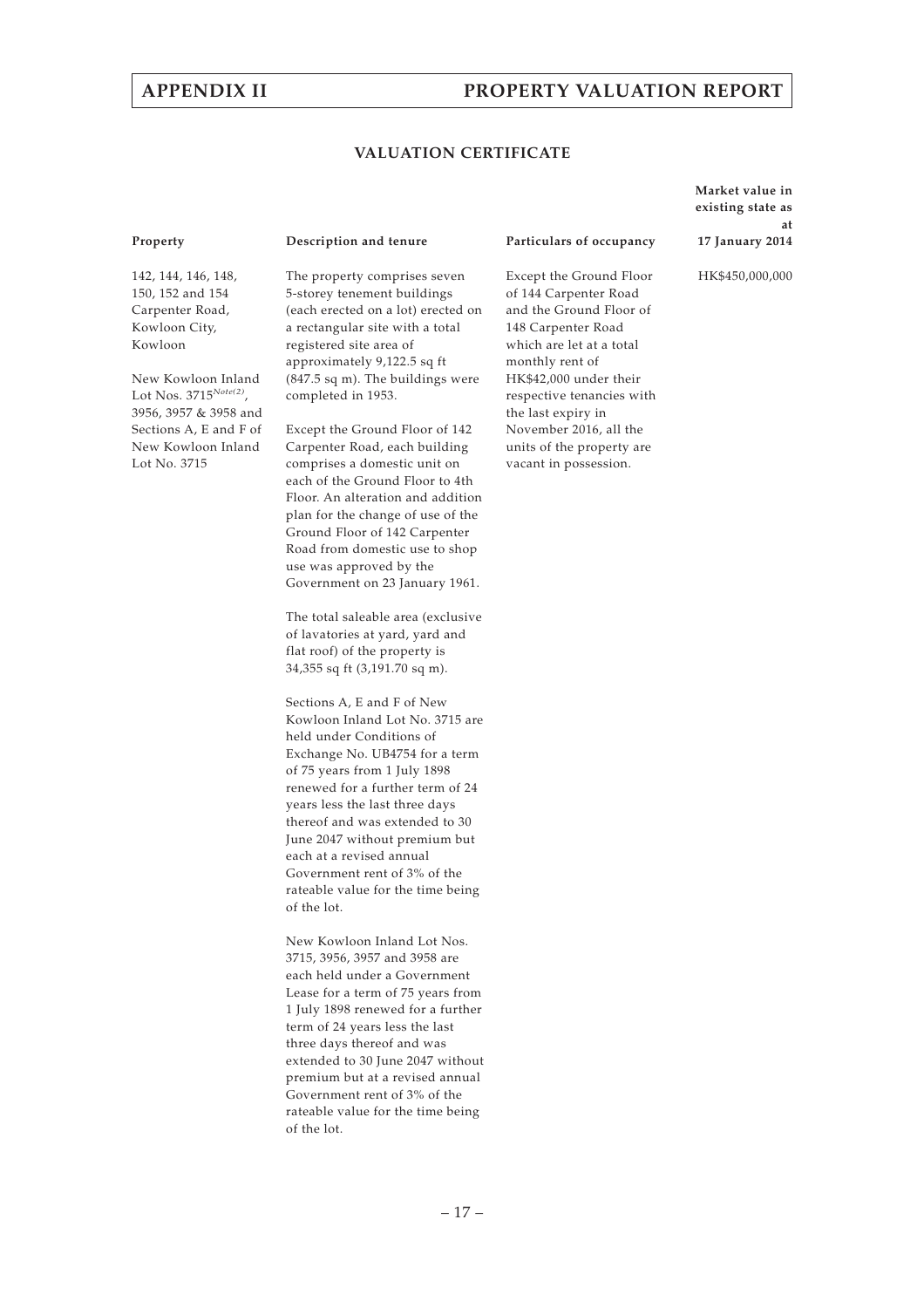#### *Notes:*

(1) According to our recent land search and the information provided by the Company, the Property is held by subsidiaries of a wholly owned subsidiary of the Company. Details of the ownership of the property are tabulated below:

| The Property                              | <b>Registered Owner</b>                                                |
|-------------------------------------------|------------------------------------------------------------------------|
| G/F of 142 Carpenter Road                 | Wofeng Holding Limited<br>(the Company has 100% attributable interest) |
| $1/F-4/F$ of 142 Carpenter Road           | High Bond Limited<br>(the Company has 100% attributable interest)      |
| 144, 146, 148, 150 and 152 Carpenter Road | High Bond Limited<br>(the Company has 100% attributable interest)      |
| 154 Carpenter Road                        | Macro Win Limited<br>(the Company has 100% attributable interest)      |

- (2) 150 Carpenter Road is held under a Government Lease of New Kowloon Inland Lot No. 3715. It is noted that a lot with the same lot number held under Conditions of Exchange No. 4754 was subdivided into various sections, namely Sections A, E and F for 142, 146 and 148 Carpenter Road respectively. Though the lot for 150 Carpenter Road and the lot for 142, 146 and 148 Carpenter Road have the same lot number, they are actually two different lots. It is believed that there was a clerical mistake when the Government Lease dated 15 August 1968 in respect of 150 Carpenter Road was prepared since New Kowloon Inland Lot No. 3715 had already been granted on 26 March 1952 pursuant to Conditions of Exchange No. 4754. We are of opinion that such clerical mistake does not affect the value of the property.
- (3) The property is subject to various mortgages in favour of Shanghai Commercial Bank Limited.
- (4) According to the recent land search record of the property, various building orders or notices issued under Buildings Ordinance by the Building Authority have been registered against the property in the Land Registry. In our valuation, we have allowed for the cost of outstanding remedial works in conforming to these registered building orders or notices.
- (5) The property lies within an area zoned "Residential (Group A) 2" under Ma Tau Kok Outline Zoning Plan.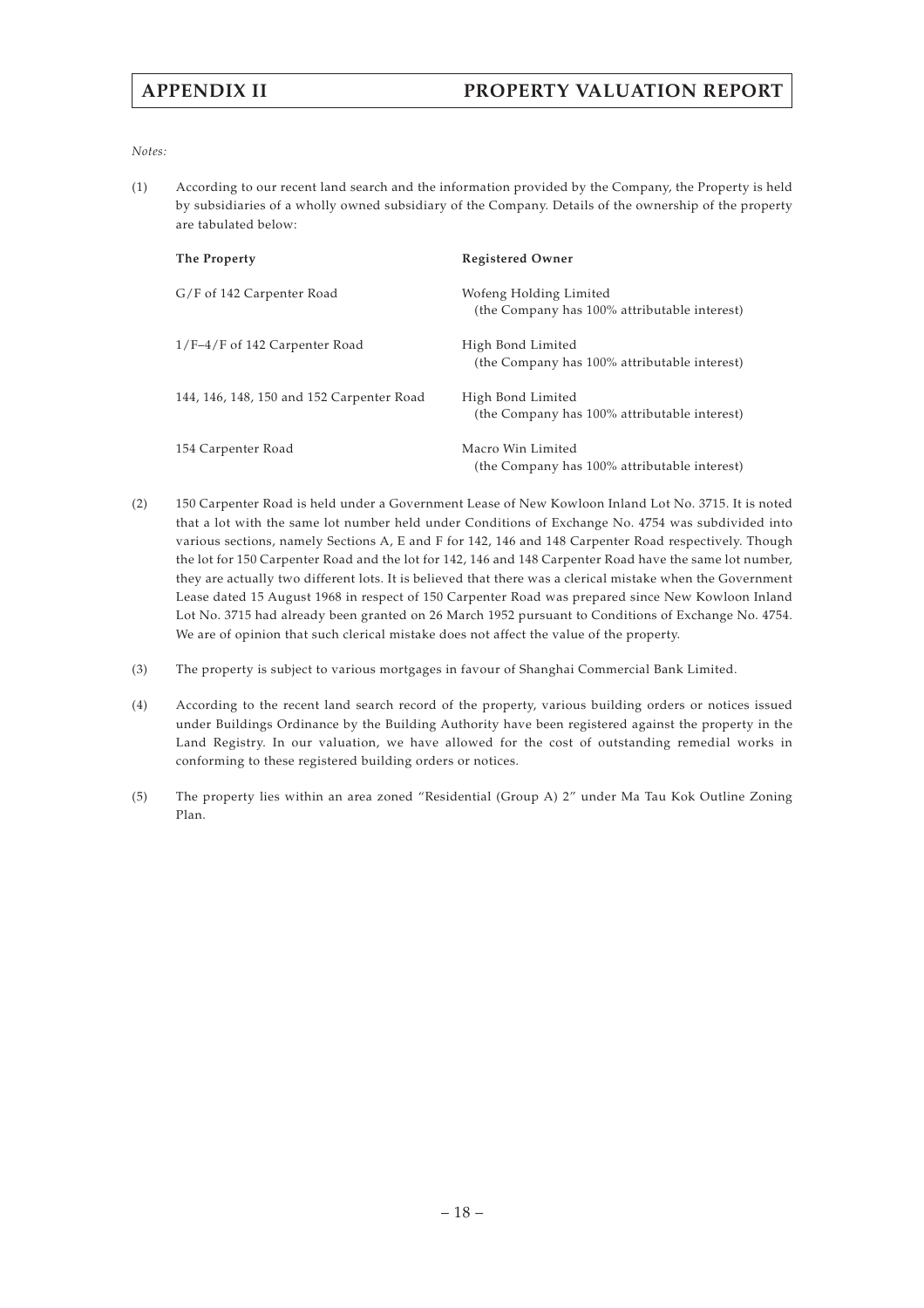#### **1. RESPONSIBILITY STATEMENT**

This circular, for which the Directors collectively and individually accept full responsibility, includes particular given in compliance with the Listing Rules for the purpose of giving information with regard to the Group. The Directors, having made all reasonable enquiries, confirm that, to the best of their knowledge and belief, the information contained in this circular is accurate and complete in all material respects and is not misleading or deceptive and there are no other matters the omission of which would make any statement herein or this circular misleading.

### **2. DISCLOSURE OF INTERESTS**

### **(a) Director's interests and short positions in the securities of the Company and its associated corporations**

As at the Latest Practicable Date, the following Director had or was deemed to have interests or short positions in the shares, underlying shares or debentures of the Company and its associated corporations (within the meaning of Part XV of the SFO) (i) which were required to be notified to the Company and the Stock Exchange pursuant to Divisions 7 and 8 of Part XV of the SFO (including interests or short positions which they were taken or deemed to have under such provisions of the SFO); or (ii) which were required, pursuant to section 352 of the SFO, to be entered in the register referred to therein; or (iii) or which were otherwise required to notify the Company and the Stock Exchange pursuant to the Model Code:

|                                        | <b>Number of Shares</b> |                                |                                              |
|----------------------------------------|-------------------------|--------------------------------|----------------------------------------------|
| Name of Director                       | Personal<br>interest    | Total                          | Approximate<br>percentage of<br>shareholding |
| Lee Wing Yin ("Mr. Lee")               | 1,000,000               | 1,000,000<br>(Note)            | $0.03\%$                                     |
| Ngan Man Ho ("Mr. Ngan")               | 248,000<br>1,000,000    | 248,000<br>1,000,000<br>(Note) | 0.01%<br>$0.03\%$                            |
| Lai Hin Wing, Henry<br>("Mr. Lai")     | 1,000,000               | 1,000,000<br>(Note)            | $0.03\%$                                     |
| Koo Fook Sun, Louis<br>("Mr. Koo")     | 1,000,000               | 1,000,000<br>(Note)            | $0.03\%$                                     |
| Lung Hung Cheuk<br>("Mr. Lung")        | 1,000,000               | 1,000,000<br>(Note)            | $0.03\%$                                     |
| Yeung Wing Yan, Wendy<br>("Ms. Yeung") | 1,000,000               | 1,000,000<br>(Note)            | $0.03\%$                                     |

## *(i) Long positions in the Shares and the underlying shares*

*Note:* These shares represent the share options granted by the Company under the New Scheme on 26 October 2012.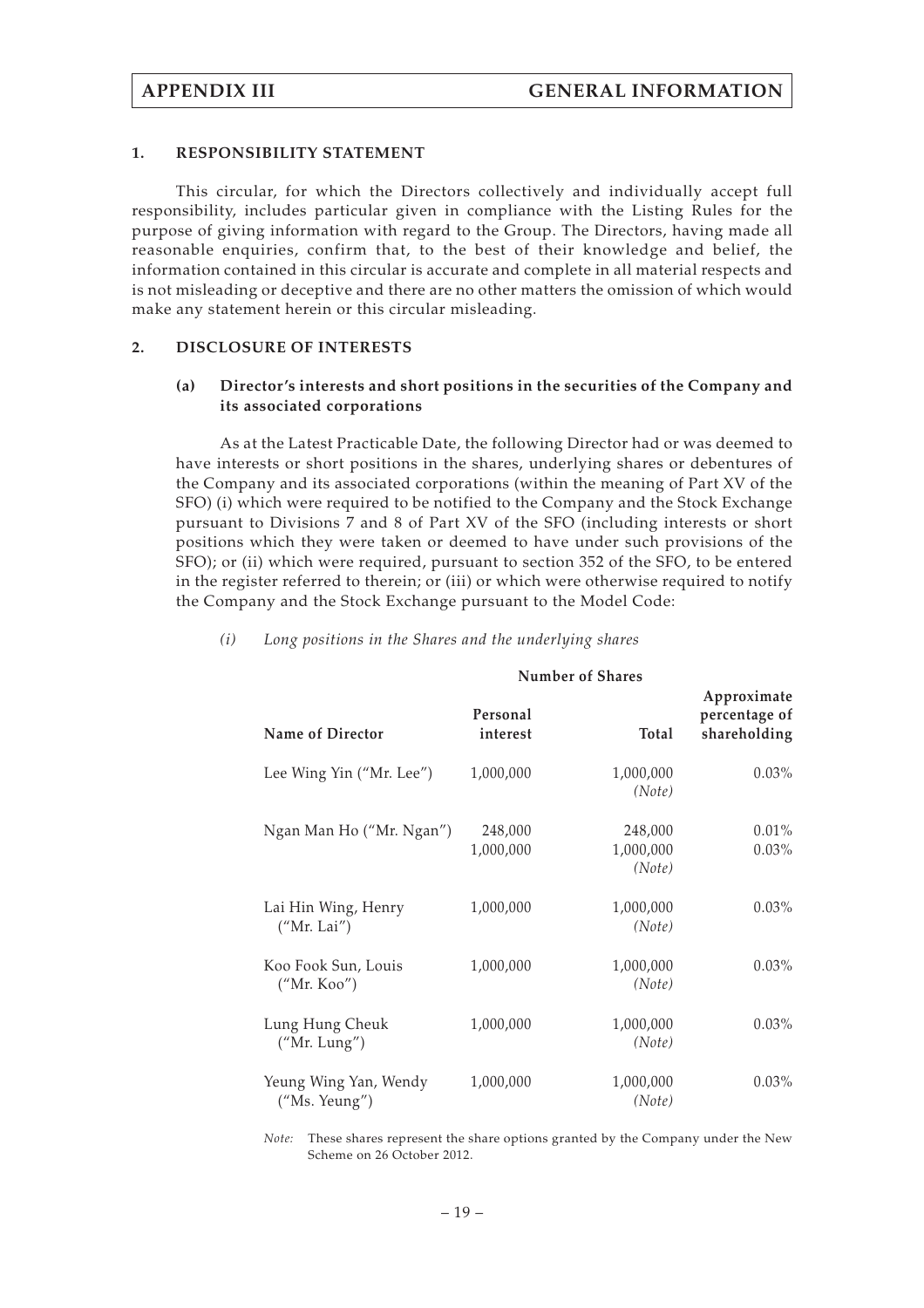Save as disclosed above, as at the Latest Practicable Date, none of the Directors nor the chief executive of the Company had or was deemed to have any interests or short positions in the shares, underlying shares or debentures of the Company and its associated corporations (within the meaning of Part XV of the SFO) (i) which were required to be notified to the Company and the Stock Exchange pursuant to Divisions 7 and 8 of Part XV of the SFO (including interests or short positions which they were taken or deemed to have under such provisions of the SFO); or (ii) which were required, pursuant to section 352 of the SFO, to be entered in the register referred to therein; or (iii) which were otherwise required to notify the Company and the Stock Exchange pursuant to the Model Code.

# **(b) Persons who have an interest or short position which is discloseable under Divisions 2 and 3 of Part XV of the SFO and substantial Shareholders**

So far as is known to the Directors, as at the Latest Practicable Date, the following person (not being Directors or chief executive of the Company) had, or was deemed to have, interests or short positions in the Shares or underlying Shares which would fall to be disclosed to the Company and the Stock Exchange under the provisions of Divisions 2 and 3 of Part XV of the SFO or who were directly or indirectly interested in 10% or more of the nominal value of any class of share capital carrying rights to vote in all circumstances at general meetings of any member of the Group:

| Name of shareholders                          | Capacity in which<br>shares are held    | Number of<br>shares     | Approximate<br>percentage of<br>shareholding |
|-----------------------------------------------|-----------------------------------------|-------------------------|----------------------------------------------|
| Pong Wai San, Wilson<br>("Mr. Pong")          | Beneficial owner                        | 371,576,000<br>(Note 1) | 10.68%                                       |
|                                               | Interested in controlled<br>corporation | 936,794,000<br>(Note 1) | 26.93%                                       |
| Tung Ching Yee, Helena<br>(Note 2)            | Family interest                         | 1,308,370,000           | 37.61%                                       |
| Virtue Partner Group Limited Beneficial owner |                                         | 936,794,000             | 26.93%                                       |
| Au Wing Wah ("Mr. Au")                        | Beneficial owner                        | 8,400,000<br>(Note 3)   | $0.24\%$                                     |
|                                               | Interested in controlled<br>corporation | 760,000,000<br>(Note 4) | 21.85%                                       |
| Kong Pik Fan (Note 5)                         | Family interest                         | 768,400,000             | 22.09%                                       |
| Richfield (Holdings) Limited Beneficial owner |                                         | 760,000,000<br>(Note 4) | 21.85%                                       |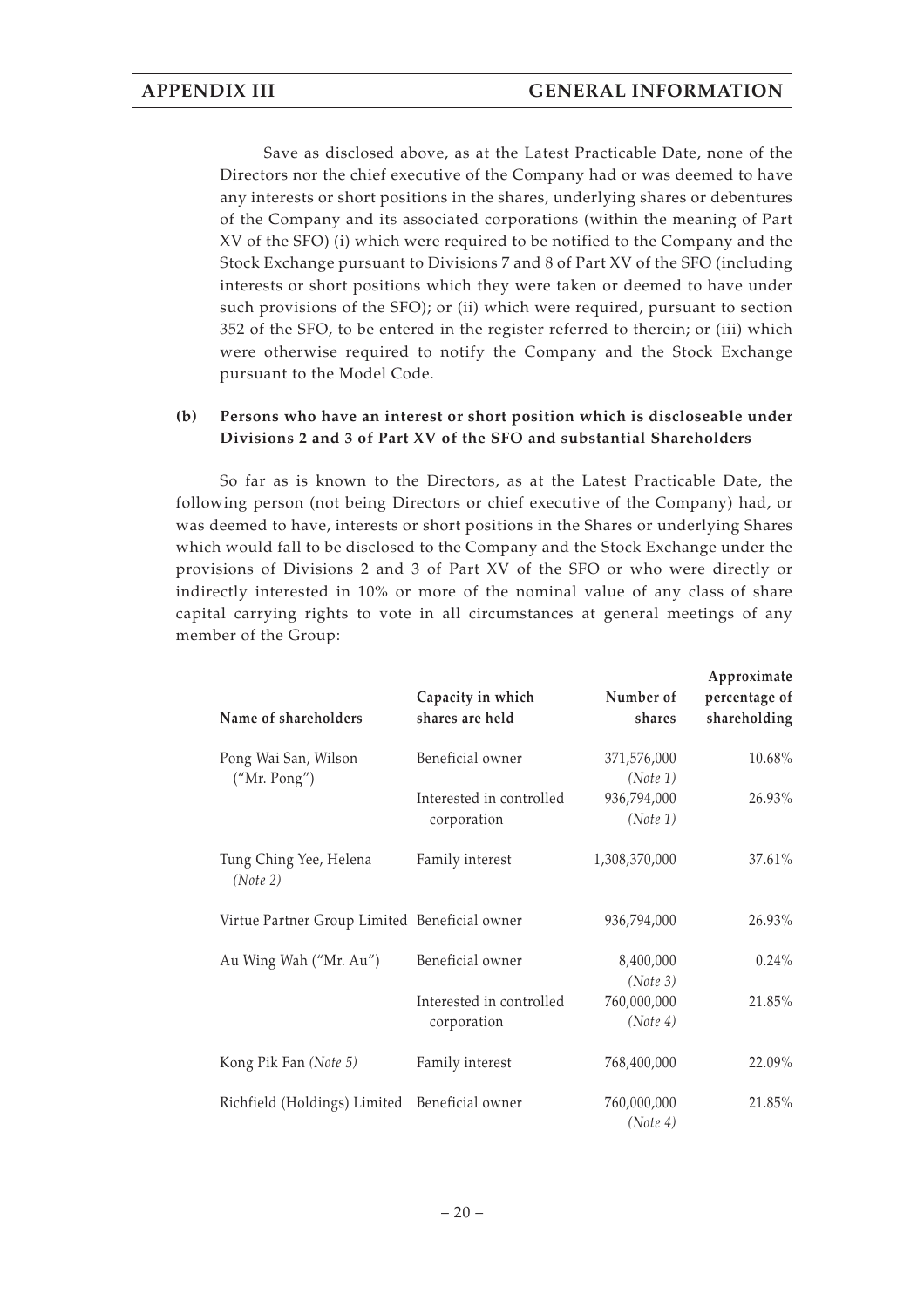#### *Notes:*

- 1. 936,794,000 shares are beneficially owned by Virtue Partner Group Limited, a company wholly owned by Mr. Pong, and therefore Mr. Pong is deemed to be interested in these shares under the SFO. 371,576,000 shares are personally owned by Mr. Pong, of which 8,400,000 shares represent the share options granted to him by the Company under the Old Scheme on 9 July 2010 and 11,000,000 shares represent the share options granted to him by the Company under the New Scheme on 26 October 2012.
- 2. Ms. Tung Ching Yee, Helena is the wife of Mr. Pong and accordingly deemed to be interested in the shares beneficially owned by Mr. Pong in his own capacity and through his controlled corporation, Virtue Partner Group Limited, under SFO.
- 3. These 8,400,000 shares are share options granted by the Company to Mr. Au under the New Scheme on 26 October 2012.
- 4. These 760,000,000 shares are beneficially owned by Richfield (Holdings) Limited, a company wholly owned by Mr. Au, and therefore Mr. Au deemed to be interested in the shares owned by Richfield (Holdings) Limited, under SFO.
- 5. Ms. Kong Pik Fan is the wife of Mr. Au and accordingly deemed to be interested in the shares beneficially owned by Mr. Au in his own capacity and through his controlled corporation, Richfield (Holdings) Limited, under SFO.

Save as disclosed above, as at the Latest Practicable Date, the Directors were not aware of any other person (other than the Directors and the chief executive of the Company) who had, or was deemed to have, interests or short positions in the Shares or underlying Shares (including any interests in options in respect of such capital), which would fall to be disclosed to the Company and the Stock Exchange under the provisions of Divisions 2 and 3 of Part XV of the SFO, or who was directly or indirectly interested in 10% or more of the nominal value of any class of share capital carrying rights to vote in all circumstances at general meetings of any member of the Group.

#### **3. DIRECTORS' SERVICE CONTRACTS**

As at the Latest Practicable Date, Mr. Koo, Ms. Yeung and Mr. Lung, the independent non-executive Directors, have signed a letter of appointment with the Company for a term of one year, of which Mr. Koo's and Mr. Lung's terms are commencing from 23 March 2013 and expiring on 22 March 2014, while Ms. Yeung's term is commencing from 12 December 2013 and expiring on 11 December 2014.

Mr. Lai, the non-executive Director, has signed a letter of appointment with the Company for a term of one year commencing from 12 December 2013 and expiring on 11 December 2014.

Mr. Lee, the executive Director, has entered into a service agreement with the Company for a term of 36 months commencing from 1 June 2013, or terminated by not less than three months' notice in writing served by either party at any time thereafter. Mr. Lee is entitled to a director's emolument of HK\$68,000 per month plus discretionary bonus to be decided by the Board at its sole discretion, which is determined by reference to the prevailing market conditions and his roles, experience and responsibilities in the Company.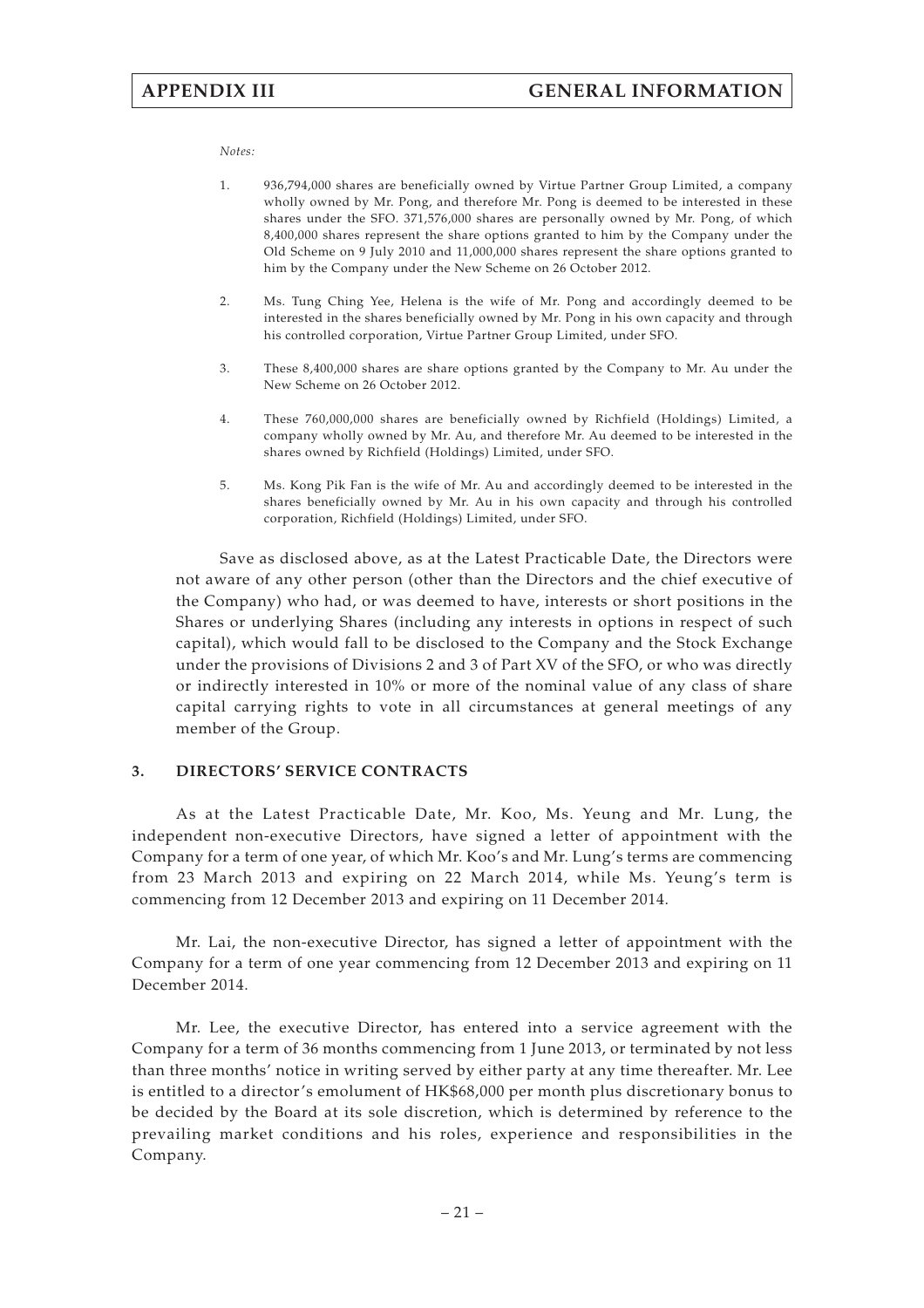Mr. Ngan has entered into a service agreement with the Company for an initial term of 36 months commencing from 12 December 2011, or terminated by not less than three months' notice in writing served by either party at any time thereafter. Mr. Ngan is entitled to a director's emolument of HK\$62,000 per month plus discretionary bonus to be decided by the Board at its sole discretion, which is determined by reference to the prevailing market conditions and his roles, experience and responsibilities in the Company.

## **4. COMPETING INTERESTS**

As at the Latest Practicable Date, none of the Directors or substantial Shareholder or any of their respective associates has any interest in business which competes with or may compete with the business of the Group or has any other conflict of interests which any person has or may have with the Group.

## **5. LITIGATION**

As at the Latest Practicable Date, there were two litigation claims against the Group. One of the litigation relates to labour dispute made against the Group. This claim concerned the former employees of the Group who made claim on account of alleged bonuses due in relation to the property assembly projects undertaken by the Group during their course of employment. The Labour Tribunal judged that the Group is liable to pay HK\$4,100,000 to the former employee. The Group appealed against the decision to the High Court. As at the Latest Practicable Date, the litigation is still in progress.

In September 2013, there was a litigation relating to the property agency dispute made against the Group and the purchaser. In that action, the Plaintiff, being the registered owner of a flat in an old building, sought to obtain, amongst other things, an order from the court to rescind a provisional agreement for sale and purchase under which the Plaintiff agreed to sell her property to the purchaser at the consideration and on the terms and conditions stated therein. A global settlement agreement has subsequently been reached by the parties in February 2014 and the parties are seeking the approval of the High Court to allow them to wholly discontinue their respective claims/counterclaims therein with no order as to costs. As at the Latest Practicable Date, the litigation is still in progress.

### **6. INTERESTS IN CONTRACTS AND ASSETS**

As at the Latest Practicable Date, no contract or arrangement of significance in relation to the Group's business to which the Company or any of its subsidiaries was a party and in which any of the Directors had a material interest, whether directly or indirectly, subsisted as at the Latest Practicable Date.

None of the Directors nor experts referred to in paragraph 8 below has any direct or indirect interests in any assets which had been acquired or disposed of by or leased to, or which are proposed to be acquired or disposed of by or leased to, the Company or any of its subsidiaries during the period since 30 June 2013, the date to which the latest published audited financial statements of the Group were made up, up to and including the Latest Practicable Date.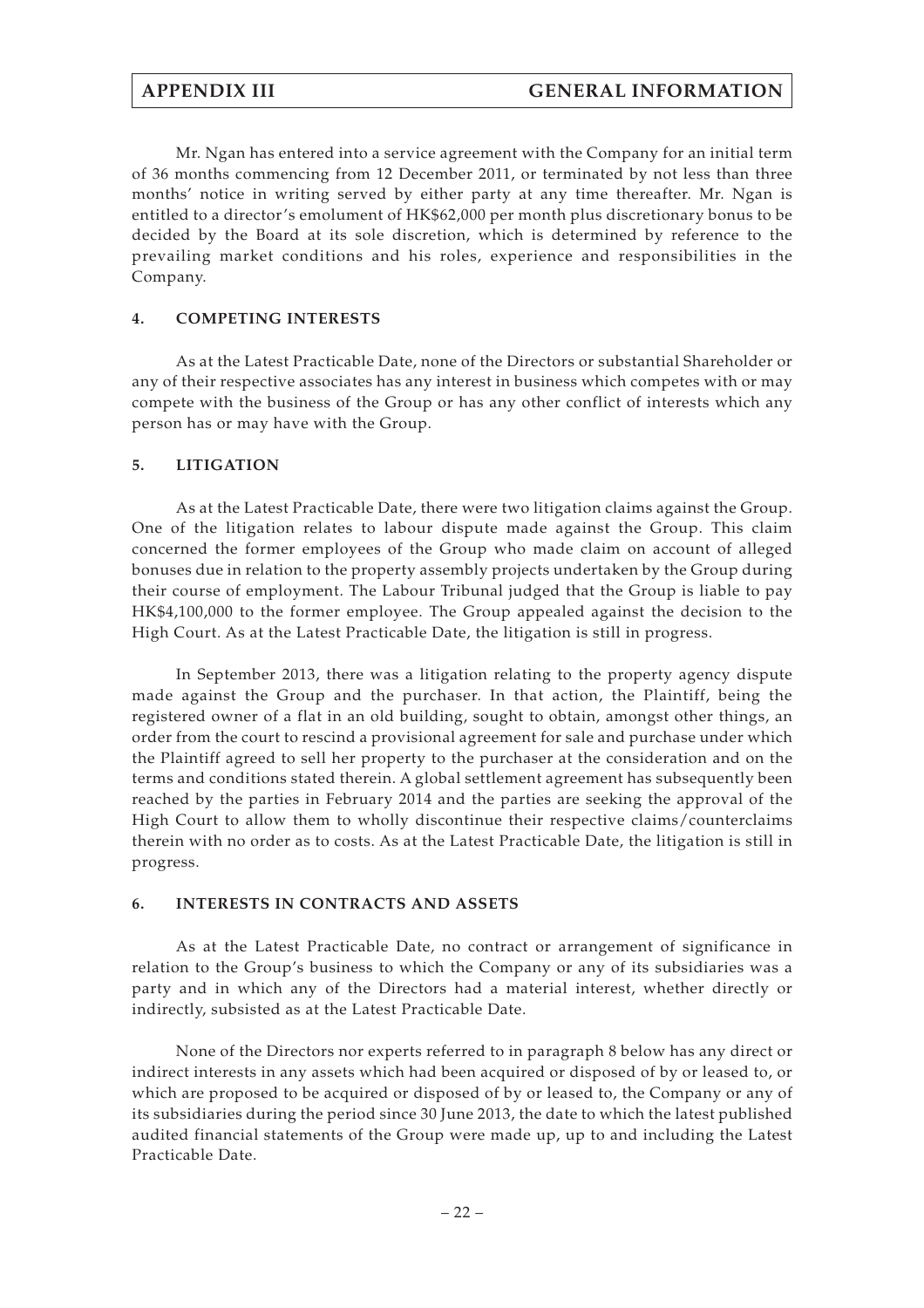## **7. MATERIAL CONTRACTS**

The following contracts (not being contracts in the ordinary course of business) have been entered into by members of the Group within the two years immediately preceding the Latest Practicable Date which are or may be material:

- (a) the Provisional Agreement; and
- (b) the Formal Agreement.

### **8. EXPERT**

The following is the qualification of the expert who has given an opinion or advice contained in this circular:

**Name Qualification** Savills Valuation and Professional Services Limited Independent Professional Valuer

As at the Latest Practicable Date, Savills Valuation and Professional Services Limited ("**Savills**") did not have any interests, either direct or indirect, in any assets which have been acquired or disposed of by or leased to or are proposed to be acquired or disposed of by or leased to any member of the Group since 30 June 2013, the date to which the latest published audited consolidated financial statements of the Group were made up.

As at the Latest Practicable Date, Savills was not interested beneficially or non-beneficially in any Shares in the Company or any of its subsidiaries or any right or option (whether legally enforceable or not) to subscribe for or to nominate persons to subscribe for securities in any member of the Group.

Savills has given and has not withdrawn its written consent to the issue of this circular with the inclusion of its respective letter and/or report and/or reference to its name in the form and context in which it respectively appears.

### **9. MISCELLANEOUS**

- (a) The registered office of the Company is located at Cricket Square, Hutchins Drive, P.O. Box 2681, Grand Cayman KY1-1111, Cayman Islands.
- (b) The head office and principal place of business of the Company in Hong Kong is Unit 1209, 12/F., Silvercord Tower 2, 30 Canton Road, Tsim Sha Tsui, Kowloon, Hong Kong.